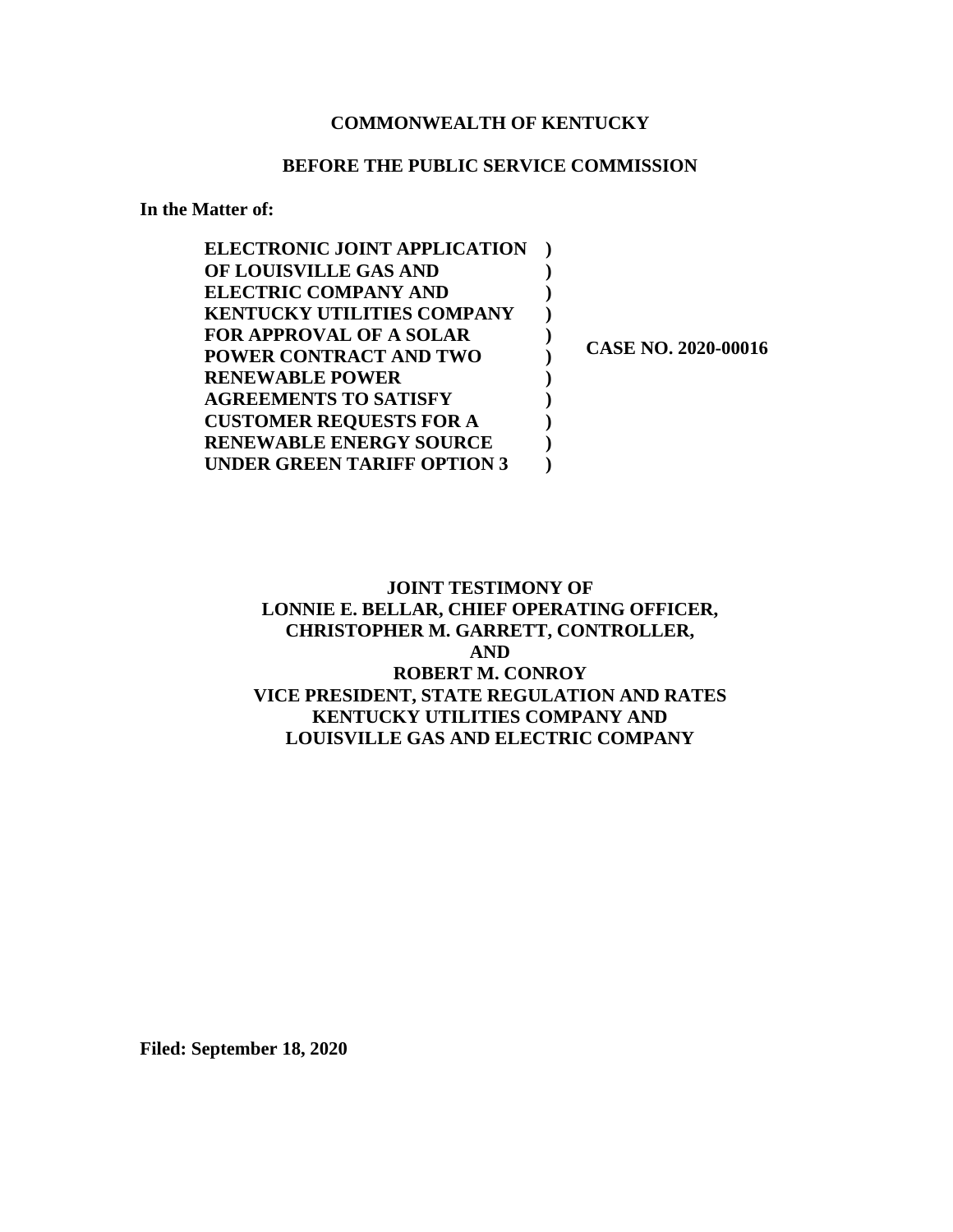# **TABLE OF CONTENTS**

| Coupling Existing AFB and FAC Processes with the Proposed Solar PPA<br>Adjustment Clause Will Ensure All Customers Receive Benefits from the Solar |  |
|----------------------------------------------------------------------------------------------------------------------------------------------------|--|
| The Companies' Proposed Approach in this Proceeding is Not a Template for                                                                          |  |
|                                                                                                                                                    |  |
|                                                                                                                                                    |  |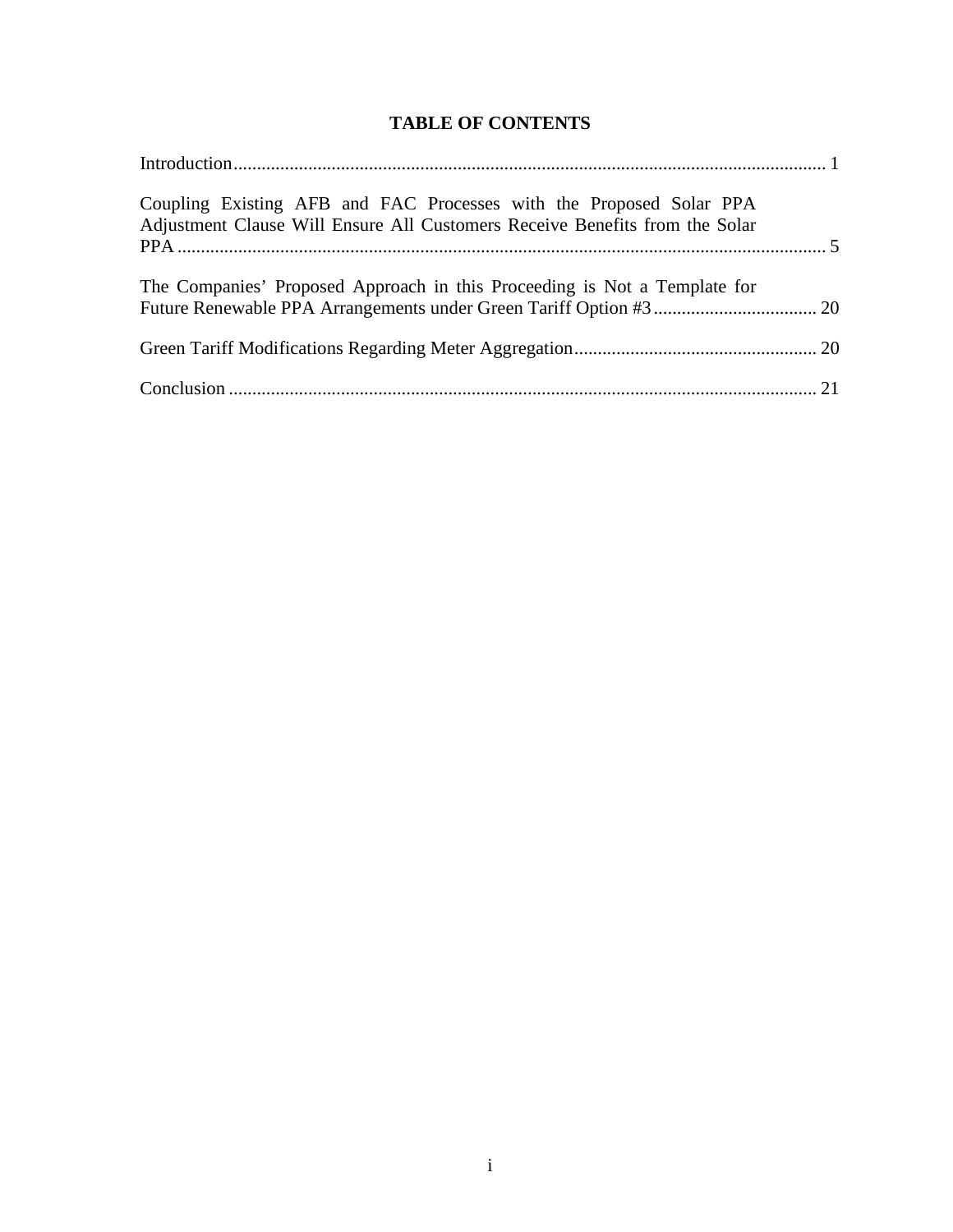| $\mathbf{1}$   |    | <b>INTRODUCTION</b>                                                                  |
|----------------|----|--------------------------------------------------------------------------------------|
| $\overline{2}$ | Q. | Mr. Bellar, please state your name, position, and business address.                  |
| 3              | A. | My name is Lonnie E. Bellar. I am the Chief Operating Officer for Kentucky Utilities |
| $\overline{4}$ |    | Company ("KU") and Louisville Gas and Electric Company ("LG&E"), (collectively,      |
| 5              |    | the "Companies") and an employee of LG&E and KU Services Company. My                 |
| 6              |    | business address is 220 West Main Street, Louisville, Kentucky 40202.                |
| 7              | Q. | Please describe your educational and professional background.                        |
| 8              | A. | A complete statement of my work experience and education is attached to this         |
| 9              |    | testimony as Appendix A.                                                             |
| 10             | Q. | Have you previously testified before this Commission?                                |
| 11             | A. | Yes. I have testified in numerous proceedings before the Commission. Most recently,  |
| 12             |    | I testified in KU's and LG&E's 2018 base rate cases. <sup>1</sup>                    |
| 13             | Q. | Mr. Garrett, please state your name, position, and business address.                 |
| 14             | A. | My name is Christopher M. Garrett. I am the Controller for the Companies and an      |
| 15             |    | employee of LG&E and KU Services Company. My business address is 220 West            |
| 16             |    | Main Street, Louisville, Kentucky 40202.                                             |
| 17             | Q. | Have you previously testified before this Commission?                                |
| 18             | A. | Yes. I have testified in numerous proceedings before the Commission. Most recently,  |
| 19             |    | I testified in KU's and LG&E's 2018 base rate cases. <sup>2</sup>                    |

<sup>&</sup>lt;sup>1</sup> In the Matter of: Electronic Application of Kentucky Utilities Company for an Adjustment of Its Rates, Case No. 2018-00294, Application Testimony (Sep. 28, 2018); *In the Matter of: Application of Louisville Gas and Electric Company for an Adjustment of Its Electric and Gas Rates,* Case No. 2018-00295, Application Testimony (Sep. 28, 2018).

<sup>2</sup>  *In the Matter of: Electronic Application of Kentucky Utilities Company for an Adjustment of Its Rates*, Case No. 2018-00294, Application Testimony (Sep. 28, 2018); *In the Matter of: Application of Louisville Gas and Electric Company for an Adjustment of Its Electric and Gas Rates,* Case No. 2018-00295, Application Testimony (Sep. 28, 2018).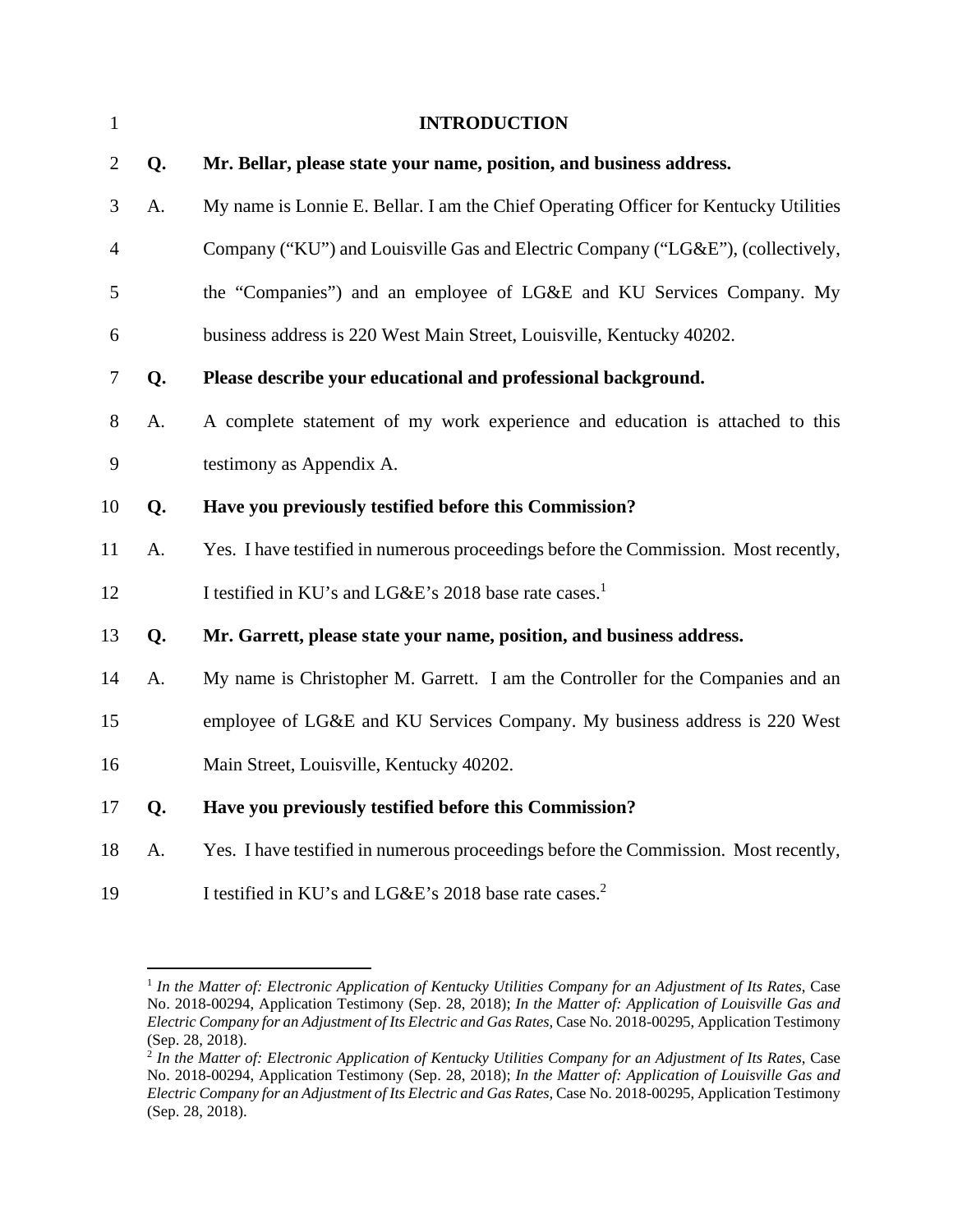#### 1 **Q. Please describe your educational and professional background.**

- 2 A. A complete statement of my work experience and education is attached to this 3 testimony as Appendix B.
- 4 **Q. Mr. Conroy, please state your name, position, and business address.**
- 5 A. My name is Robert M. Conroy. I am the Vice President of State Regulation and Rates 6 for the Companies and an employee of LG&E and KU Services Company. My 7 business address is 220 West Main Street, Louisville, Kentucky 40202.

#### 8 **Q. What is the purpose of your joint testimony?**

- 9 A. The purpose of our testimony is to address the issues the Commission raised in its 10 May 8 and June 18 orders in this proceeding, as well as issues discussed during the 11 recent August  $25<sup>th</sup>$  informal conference. We believe there is a way to ensure that all 12 customers receive benefits under the 20-year agreement with Rhudes Creek Solar, 13 LLC for the purchase of the output of a 100 MW solar generation facility to be built 14 in Hardin County, Kentucky ("Solar PPA"), without subsidizing in any way the 15 benefits that Toyota Motor Manufacturing, Kentucky, Inc. ("Toyota") and Dow 16 Silicones Corporation ("Dow") will receive under the Solar PPA.
- 17 We present below an approach using existing After-the-Fact Billing ("AFB") 18 and Fuel Adjustment Clause ("FAC") processes, deferral accounting, and a new Solar 19 PPA Adjustment Clause to ensure that all customers receive benefits under the Solar 20 PPA.

# 21 **Q. In view of the relatively small size of the Solar PPA, why is it important to the**  22 **Companies' customers and the Commonwealth?**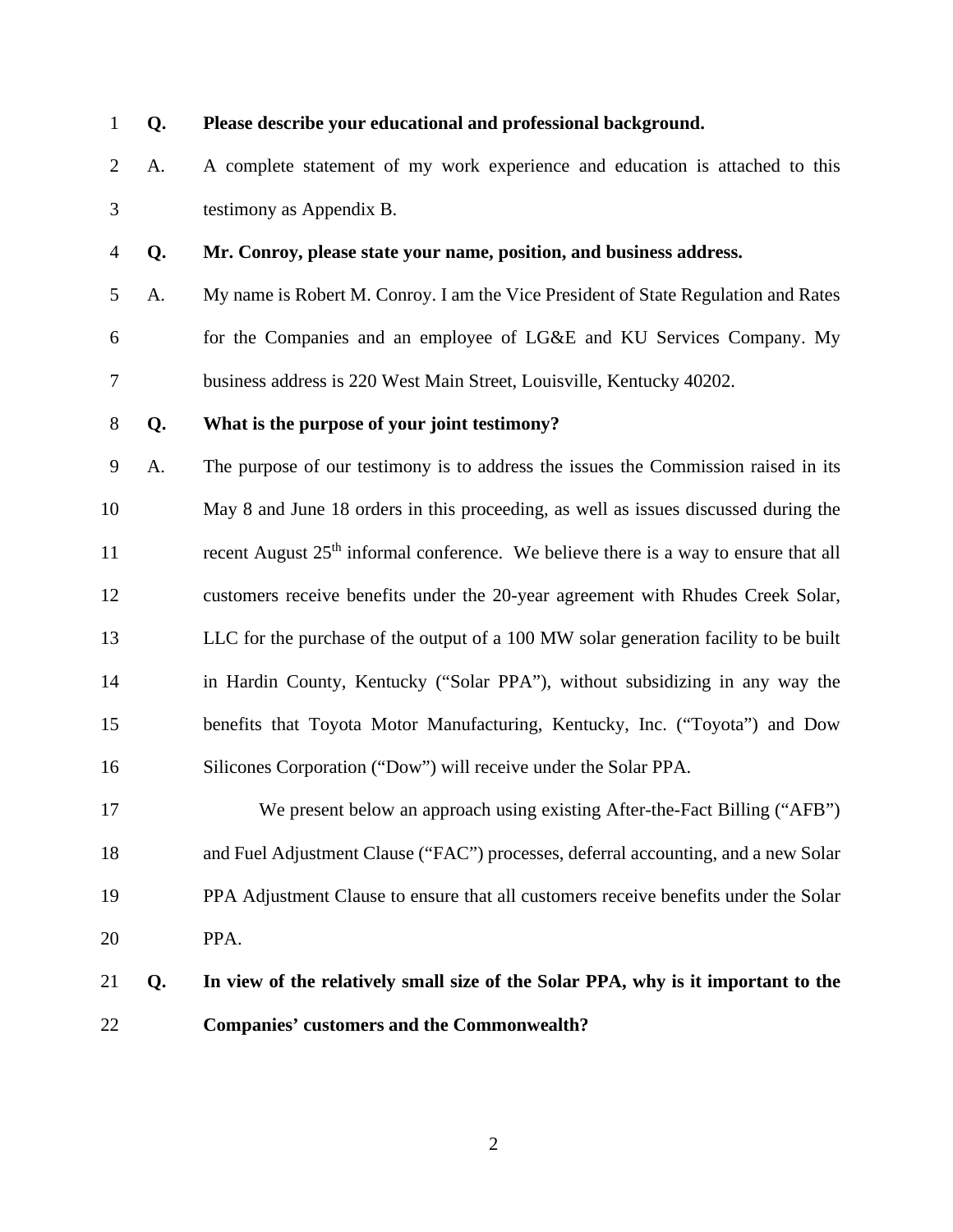1 A. As the Companies stated in their application in this proceeding, national and local customer demand for renewable energy has increased over the last several years.<sup>3</sup> 2 3 Consumers have become more environmentally conscious, and the businesses that 4 serve consumers have sought to demonstrate that they share their customers' 5 environmental concerns. The Companies created their Green Tariff, and particularly 6 Green Tariff Option #3, to allow their existing customers and businesses considering 7 locating in Kentucky to meet their renewable energy goals here. This gives existing 8 customers an incentive to remain in Kentucky and potentially to expand here, and it 9 gives businesses considering locating here a powerful additional reason to do so. 10 Green Tariff Option #3 allows large customers to meet their corporate renewable 11 energy goals with new renewable resources (also called "additionality").

12 Therefore, the Solar PPA, though relatively small at 100 MW, is a step forward 13 for the Companies and their customers. It shows there is indeed demand from large 14 customers for what Green Tariff Option #3 offers, and it helps two major employers 15 in Kentucky—Toyota and Dow—achieve their goals and gives them additional 16 incentives to remain and expand in the Commonwealth.

17 **Q. Will the Companies' proposed approach to the Solar PPA ensure customers pay**  18 **no more for energy with the Solar PPA in the aggregate than they would pay**  19 **without the Solar PPA?** 

20 A. Yes. The Companies have always believed the Solar PPA would produce net benefits 21 to all native load customers in the aggregate over the 20-year term of the Solar PPA; 22 we would not have proposed it otherwise, and our current proposal is consistent with

<sup>3</sup> *See* Application at 4.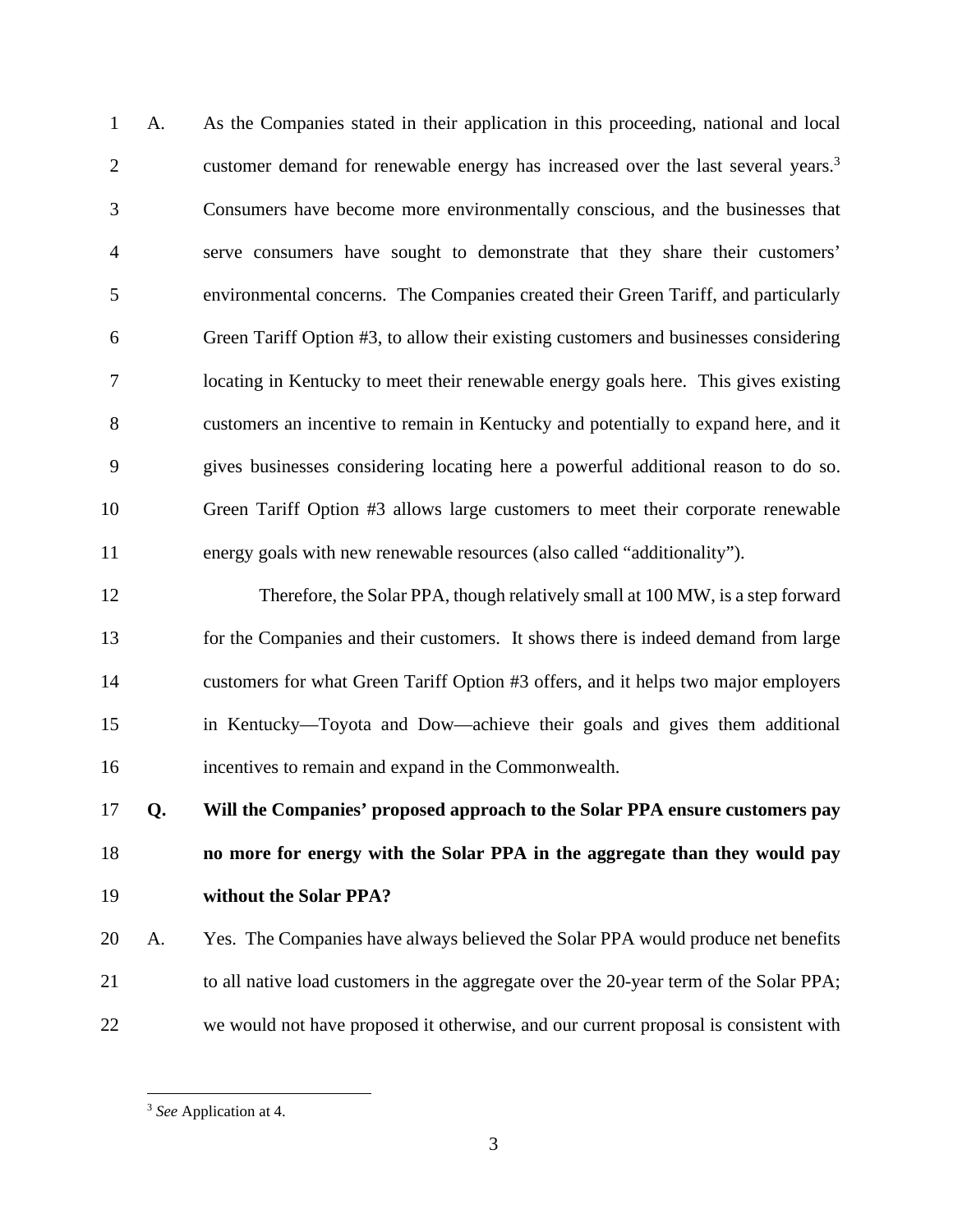1 our initial business position. The 20-year evaluation recognized that the energy may 2 not be economical every year, particularly in the early years, and demonstrated the net 3 benefits over the 20-year term of the Solar PPA.

4 But we also understand the Commission's desire as expressed in its orders in 5 this proceeding to ensure that native load customers are not in effect subsidizing the 6 Solar PPA for the benefit of Toyota and Dow, $4$  as well as the Commission's desire to 27 The sensure customers are not harmed by the Solar PPA.<sup>5</sup> For purposes of this case the 8 Companies' shareholders are ensuring that customers will be no worse off with the 9 Solar PPA and will likely be better off; all of the upside will accrue to customers, and 10 the Companies will bear the downside risk over the 20-year term of the Solar PPA.

11 Again, the reason the Companies are willing to bear that risk is our confidence 12 that the Solar PPA will provide both environmental and economic benefits to the 13 Companies' customers over the Solar PPA's 20-year term. That was our reason for 14 proposing to have 25 MW of the Solar PPA serve native load customers, and it remains 15 our position today.

16 In doing so, the Companies wish to make clear that the approach we are now 17 proposing, i.e., the Companies will bear the downside risk without any return for 18 assuming such risk, though a valid solution for this initial case given the 19 Commission's orders, should not be construed to be a change in position by the 20 Companies on their fundamental need to be fairly and reasonably compensated for 21 their prudent business decisions and risk of their business operations. The Companies

<sup>4</sup> Commission's May 8, 2020 Order at 21-22; Commission's June 18, 2020 Order at 6-11.

<sup>5</sup> Commission's May 8, 2020 Order at 17-19; Commission's June 18, 2020 Order at 2-5.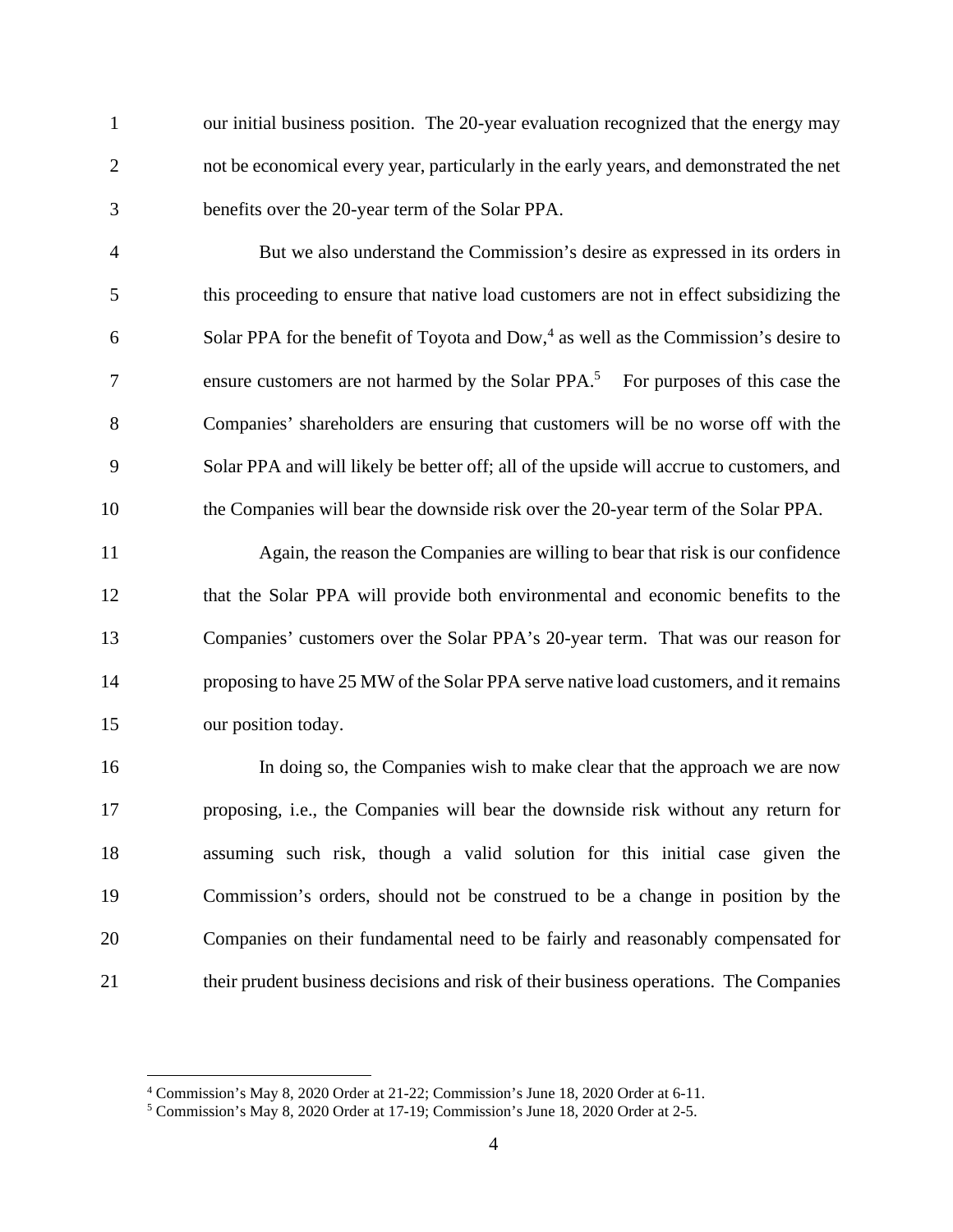1 further believe this approach should not be the standard for future offerings; rather, 2 each should be evaluated on a case-by-case basis.

# 3 **COUPLING EXISTING AFB AND FAC PROCESSES WITH THE PROPOSED**  4 **SOLAR PPA ADJUSTMENT CLAUSE WILL ENSURE ALL CUSTOMERS**  5 **RECEIVE BENEFITS FROM THE SOLAR PPA**

# 6 **Q. How do the Companies propose to ensure customers will receive benefits from**  7 **the 25% of the Solar PPA that will serve native load?**

8 A. The Companies propose to ensure all customers will benefit from the Solar PPA by 9 making sure that, in the aggregate, they will not pay more for energy through the FAC 10 than they would have paid without the Solar PPA, and there is a high likelihood that 11 they will pay less when the economic benefit from selling Renewable Energy 12 Certificates ("RECs") is included. The Companies propose to accomplish this using 13 existing AFB and FAC two-year review processes, as well as a new Solar PPA 14 Adjustment Clause that is similar in structure and function to the Companies' existing 15 Off-System Sales Adjustment Clause. The purpose of the Solar PPA Adjustment 16 Clause is to track the economics of the Solar PPA across FAC two-year review cases 17 and present relevant data in connection with those reviews. This approach will protect 18 the integrity and finality of the FAC review processes while still accurately tracking 19 and reflecting Solar PPA benefits across the entire 20-year PPA term, all to ensure 20 customers will benefit from the Solar PPA in the aggregate.

# 21 **Q. Please briefly describe the AFB process.**

22 A. AFB is a computer program developed in 1998 at the time of LG&E-KU merger. A 23 principal benefit of LG&E-KU merger was joint integration of two generation 24 systems. AFB was developed to implement the provisions of the Power Supply 25 System Agreement to account for the joint dispatch of the Companies' generation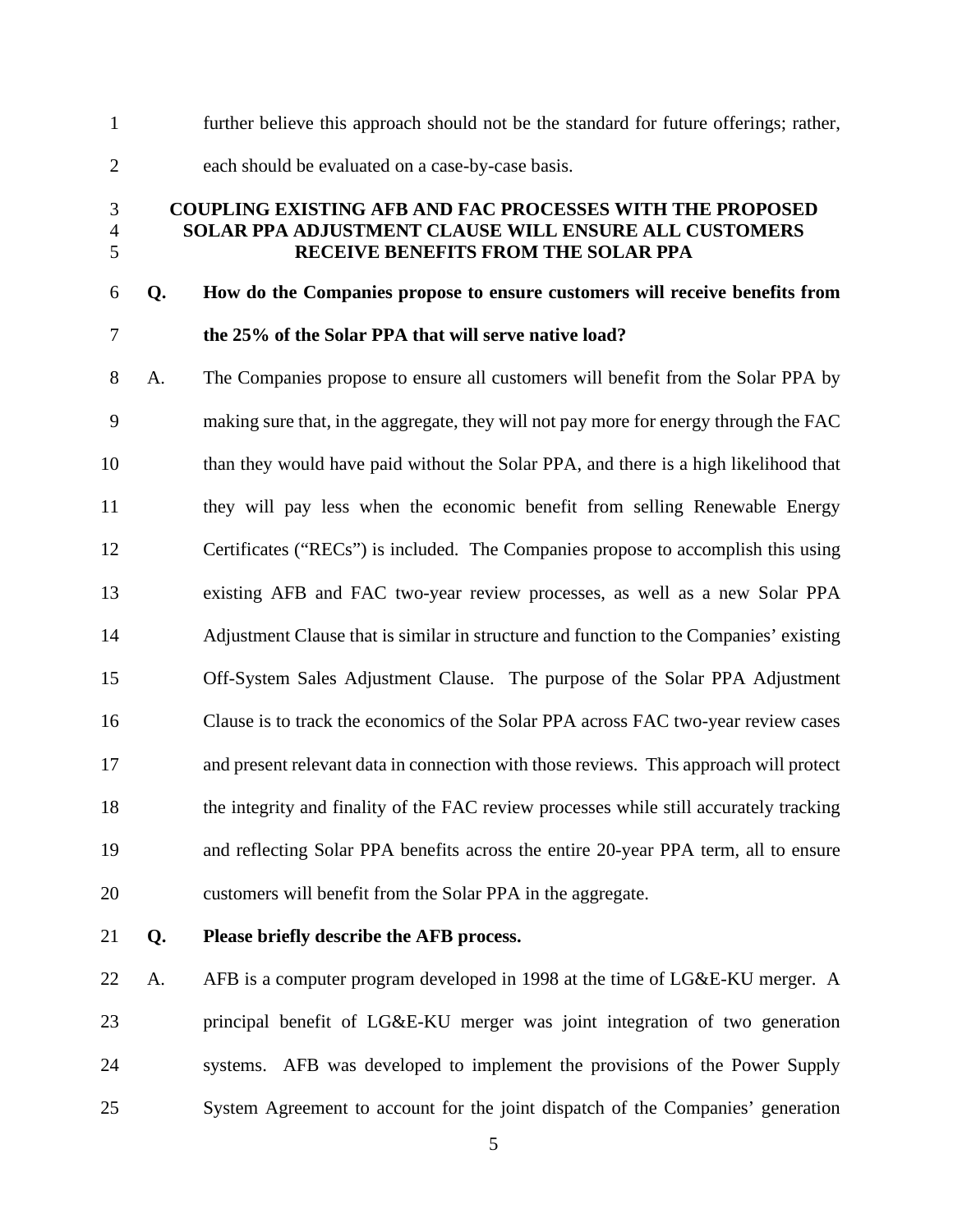1 systems. As discussed at the informal conference, the purpose of AFB is to determine 2 the split savings for Intra-Company Transactions reflecting the benefits of joint 3 dispatch and to determine the highest costs associated with off-system sales for 4 exclusion from FAC recovery. In other words, AFB is an accounting process using 5 actual data derived from how the generating system was dispatched in real time to 6 provide data inputs for the monthly FAC filings. Since the merger, the Companies 7 have used the AFB process consistently and continuously to produce the data included 8 in every FAC monthly filing. Importantly, AFB is not a dispatch or unit commitment 9 program and cannot be processed with and without the Solar PPA energy.

# 10 **Q. How will the existing AFB and FAC processes work together to ensure customers**  11 **benefit from the Solar PPA?**

12 A. Under the Companies' proposed approach, there are three values relevant to 13 determining the net benefits of the Solar PPA: (1) the cost of the energy from the Solar 14 PPA, (2) the revenue the Companies receive from selling the environmental attributes 15 of the solar energy in the form of RECs, and (3) the cost of the energy customers 16 would have paid absent energy from the Solar PPA ("avoided energy cost").

17 With regard to the cost of the energy from the Solar PPA, the Companies pay 18 a fixed price per MWh of solar energy delivered to their transmission system. The 19 Companies propose to recover the cost of the energy purchased under the Solar PPA through their FAC monthly filings, just as they would with any other energy purchase.<sup>6</sup> 20

<sup>&</sup>lt;sup>6</sup> Toyota and Dow are purchasing 75% of the output of the Solar PPA facility. The energy costs associated with those purchases would not affect the Companies' FACs. Only the cost of 25% of the Solar PPA facility's output that would serve all native load customers would be recovered through the Companies' FACs.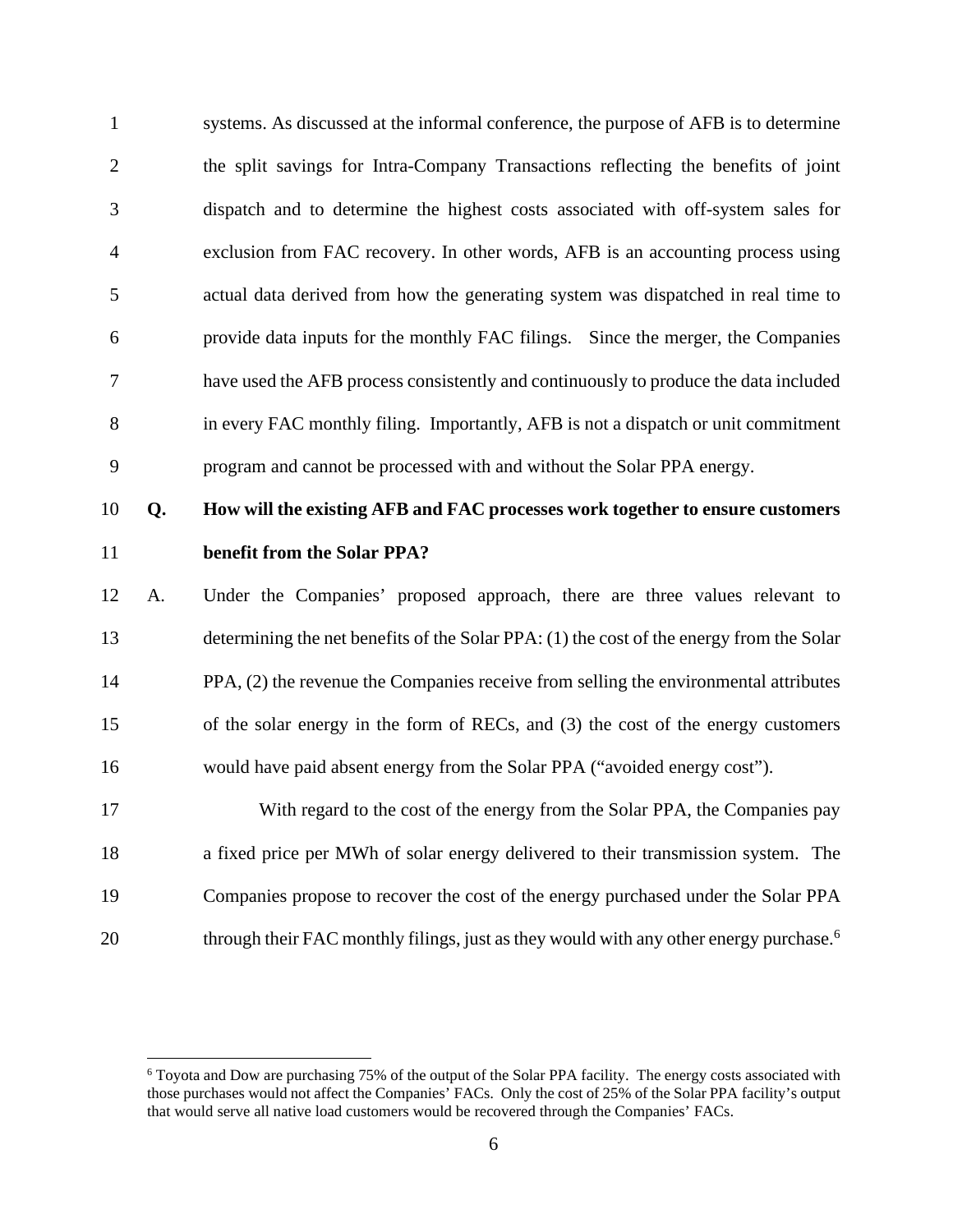1 With respect to the 25% portion of the Solar PPA energy that serves all native 2 load customers, the Companies will receive not only the energy itself but also the 3 environmental attributes of that energy. The Companies will seek to monetize those 4 attributes by selling them into existing REC markets.<sup>7</sup> The Companies propose to 5 provide the revenues from REC sales to customers through the FAC. REC-sale 6 revenues will therefore benefit native-load customers by reducing the cost of energy 7 from the Solar PPA and creating a net cost of energy for evaluation.

8 To determine whether the Solar PPA is a net benefit to customers, it is 9 necessary to compare the net cost of energy from the Solar PPA to another value that 10 reasonably reflects the cost of energy customers would have paid without the Solar 11 PPA. The Companies believe the appropriate comparison is to the cost of energy from 12 the unit that would have supplied energy to native load customers in each hour if the 13 Solar PPA energy was not put onto the Companies' electric system. To obtain the 14 relevant comparison cost, the Companies propose to use the cost of energy from the 15 highest-cost unit stacked to native load using the AFB process in each hour in which 16 the Companies receive energy under the Solar PPA. That is the appropriate 17 comparison because if energy from the Solar PPA had not arrived in a given hour, the 18 energy cost that would have been billed to native load customers would have been 19 equal to or greater than that of the highest-cost unit actually dispatched and stacked to 20 native load using the AFB process.

21 A simplified illustration explains this approach. Assume an hour in which 22 there is 1,000 MW of native load demand, 25 MW of supply from the Solar PPA that

<sup>7</sup> *See, e.g.,* Direct Testimony of David S. Sinclair Exh. DSS-2 at 19-21.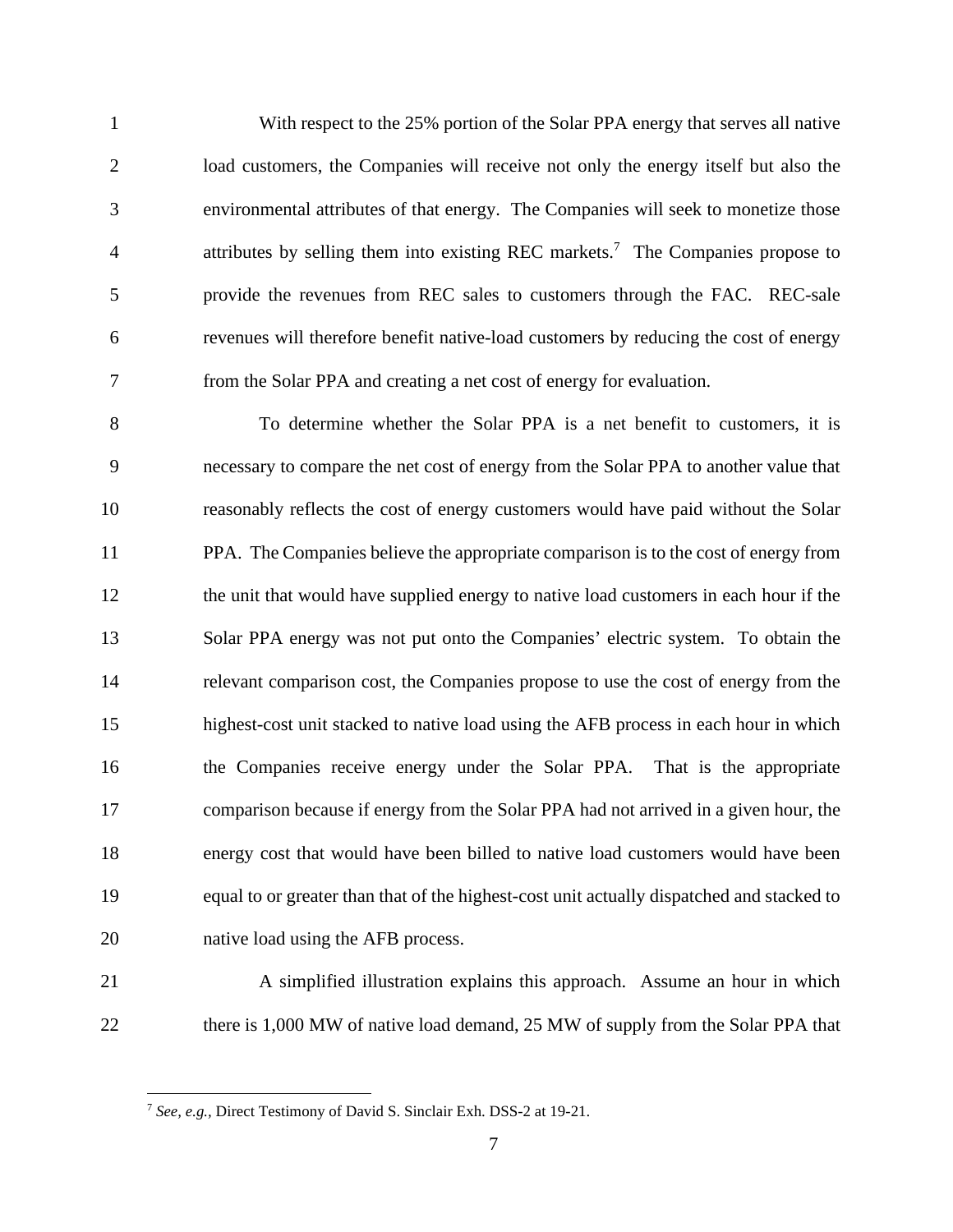1 serves native load, and two generating units with capacity of 500 MW each, one with 2 a variable energy cost of \$25/MWh and the other with a variable energy cost of 3 \$30/MWh. In that hour, 25 MWh of energy from the Solar PPA displaces 25 MWh 4 of energy that would have come from the higher-cost, \$30/MWh unit if the Solar PPA 5 energy had not arrived. Therefore, the appropriate basis for determining whether the 6 Solar PPA provided economic benefits to customers in that hour is by comparing the 7 net cost of Solar PPA energy (i.e., Solar PPA energy cost minus REC revenues) to the 8 cost of the same amount of energy that would have been produced by the highest-cost 9 unit actually dispatched and stacked to native load. In this particular example, if the 10 net cost of the Solar PPA energy in that hour was less than \$750 (25 MWh x 11 \$30/MWh), it was economical and beneficial to customers.

12 The principle at work in the greatly simplified example above is what the 13 Companies propose to do in each two-year FAC review process: compare the total net 14 cost of the Solar PPA billed to customers under the FAC (Solar PPA costs minus REC 15 revenues in the same period) to the total avoided cost of energy (derived by summing 16 the avoided energy cost for each hour in which the Companies received energy under 17 the Solar PPA).

# 18 **Q. Please explain the Companies' proposed Solar PPA Adjustment Clause and how**  19 **it will work with the FAC.**

20 A. The purpose of the proposed Solar PPA Adjustment Clause is to track the cumulative 21 economics of the Solar PPA across FAC two-year review cases and adjust the F(m) 22 component of the FAC following each two-year review case to ensure that native load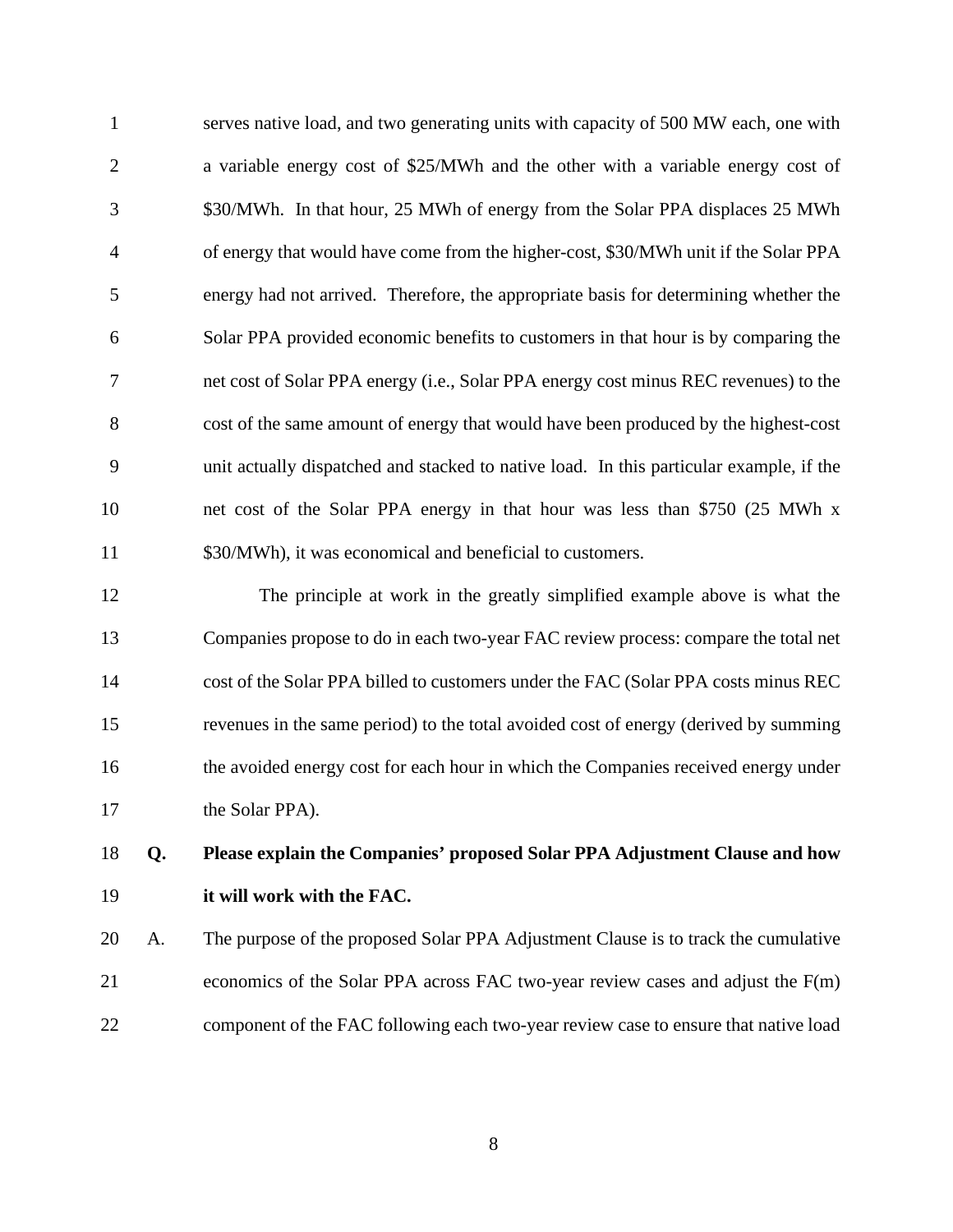1 customers are never worse off than they would have been without the Solar PPA and 2 that they receive any net economic benefits across the 20-year PPA term.

3 The Companies propose to distribute any net uneconomical amount to 4 customers through the FAC in the first billing month following the Commission's final 5 order in a two-year FAC review proceeding. Similarly, the Companies propose to 6 collect any previously distributed amounts through the FAC in the first billing month 7 following the Commission's final order in a FAC two-year review proceeding finding 8 the Solar PPA was economical in that period. This process is further discussed with 9 detailed examples below.

10 This approach maintains the finality of FAC two-year review proceedings and 11 ensures customers can benefit from the Solar PPA while also making certain the 12 Companies can be made whole for distributed amounts if the Solar PPA proves to be 13 economical over time. This process is wholly consistent with the analysis presented 14 in the application to determine the economics of the Solar PPA over the 20-year term 15 of the agreement.

16 The structure of the proposed Solar PPA Adjustment Clause is similar to the 17 Companies' existing Off-System Sales Adjustment Clauses.<sup>8</sup> As the proposed 18 adjustment clause tariff sheets attached hereto as Exhibits A (KU) and B (LG&E) 19 show, the Solar PPA Adjustment Clause creates an adjustment to F(m) in the FAC 20 that will appear in FAC Form A, as does the Off-System Sales Adjustment Clause 21 adjustment factor.

<sup>&</sup>lt;sup>8</sup> Kentucky Utilities Company, P.S.C. No. 19, Original Sheet No. 88; Louisville Gas and Electric Company, P.S.C. Electric No. 12, Original Sheet No. 88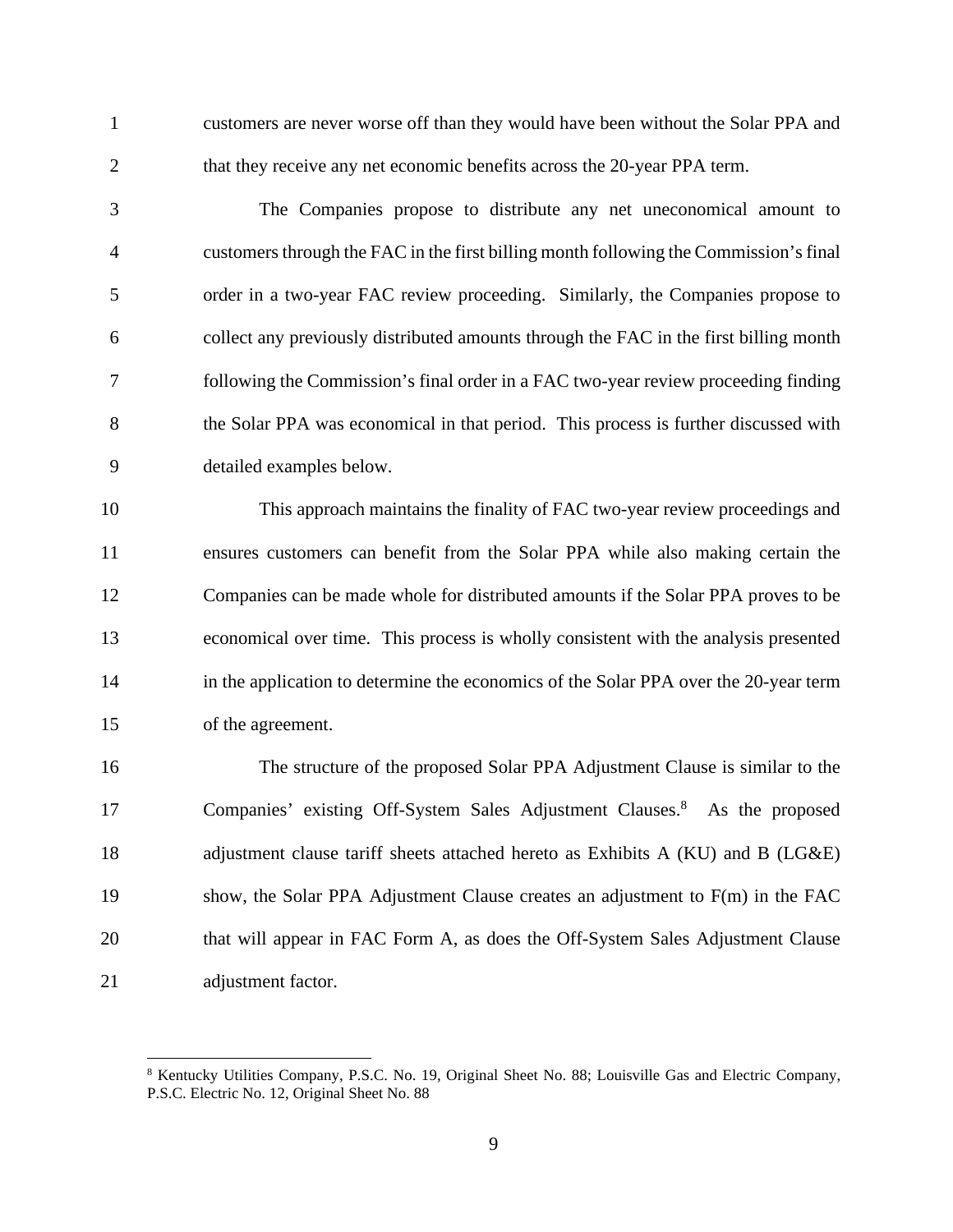1 **Q. Please provide an example of how the AFB, FAC, and new Solar PPA Adjustment**  2 **Clause will work together to ensure customers will benefit from the Solar PPA.**  3 A. The following tables show how the AFB, FAC, and new Solar PPA Adjustment Clause 4 will work together to ensure all customers receive benefits in the aggregate from the 5 Solar PPA. We presented the same tables during the recent informal conference in 6 this case.

7 Table 1 below shows a two-year FAC review period in which the cost of solar 8 energy delivered and billed to native load customers under the FAC (\$1,383,000) nets 9 against the REC revenues returned to customers through the FAC in that same period 10 (\$249,000). This netting yields the amount customers would pay in total for Solar 11 PPA energy through the FAC in that two-year period, called "Customer collections" 12 (\$1,134,000):

| 13 | <b>Table 1</b> |
|----|----------------|
|    |                |



15 To determine whether the Solar PPA was a net benefit to customers in that 16 two-year period, it is necessary to compare the "Customer collections" amount to the 17 cost of energy from the highest-cost unit stacked to native load using the AFB process 18 in each hour in which the Companies receive energy under the Solar PPA. In Table 2 19 below, the total avoided energy cost is called "2-year Displaced energy cost"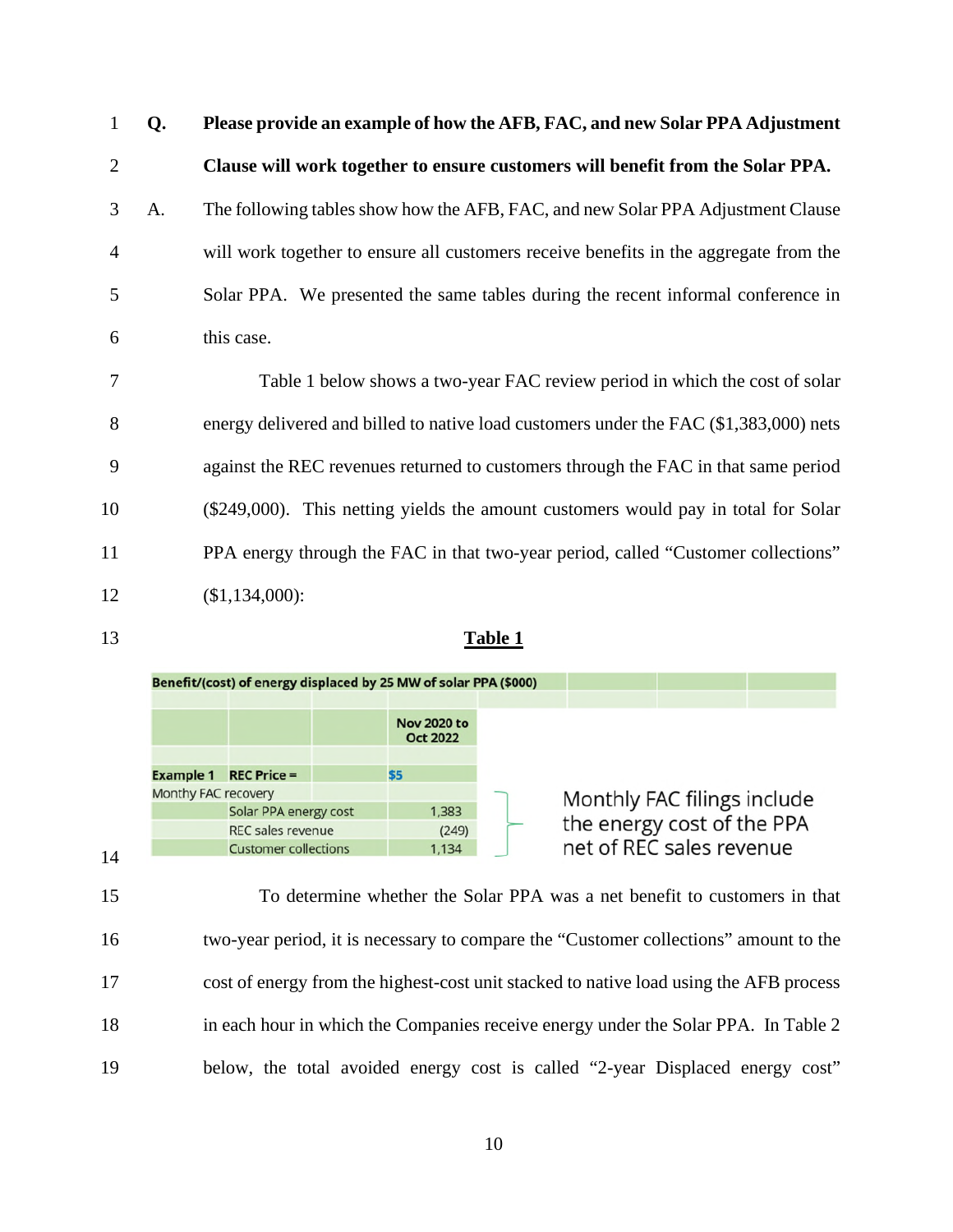1 (\$887,000), resulting in the Solar PPA being uneconomical for that period by 2 \$247,000:





<sup>4</sup> 

5 Using the hypothetical example shown in Table 2 above, the Companies would 6 distribute \$247,000 to customers following the FAC two-year review case via an 7 adjustment to F(m) calculated using the Solar PPA Adjustment Clause. The Solar 8 PPA Adjustment Clause would also track the \$247,000 distribution for possible later 9 recovery if the Solar PPA proved to be economical in later periods. This approach 10 ensures that customers are made whole every two years whenever the Solar PPA 11 proves to be uneconomical while also giving the Companies an opportunity to recover 12 earlier distributed amounts if the Solar PPA becomes economical in later years, 13 consistent with the 20-year evaluation of the Solar PPA agreement. This tracking for 14 the November 2020 through October 2022 period is show in Table 3 below: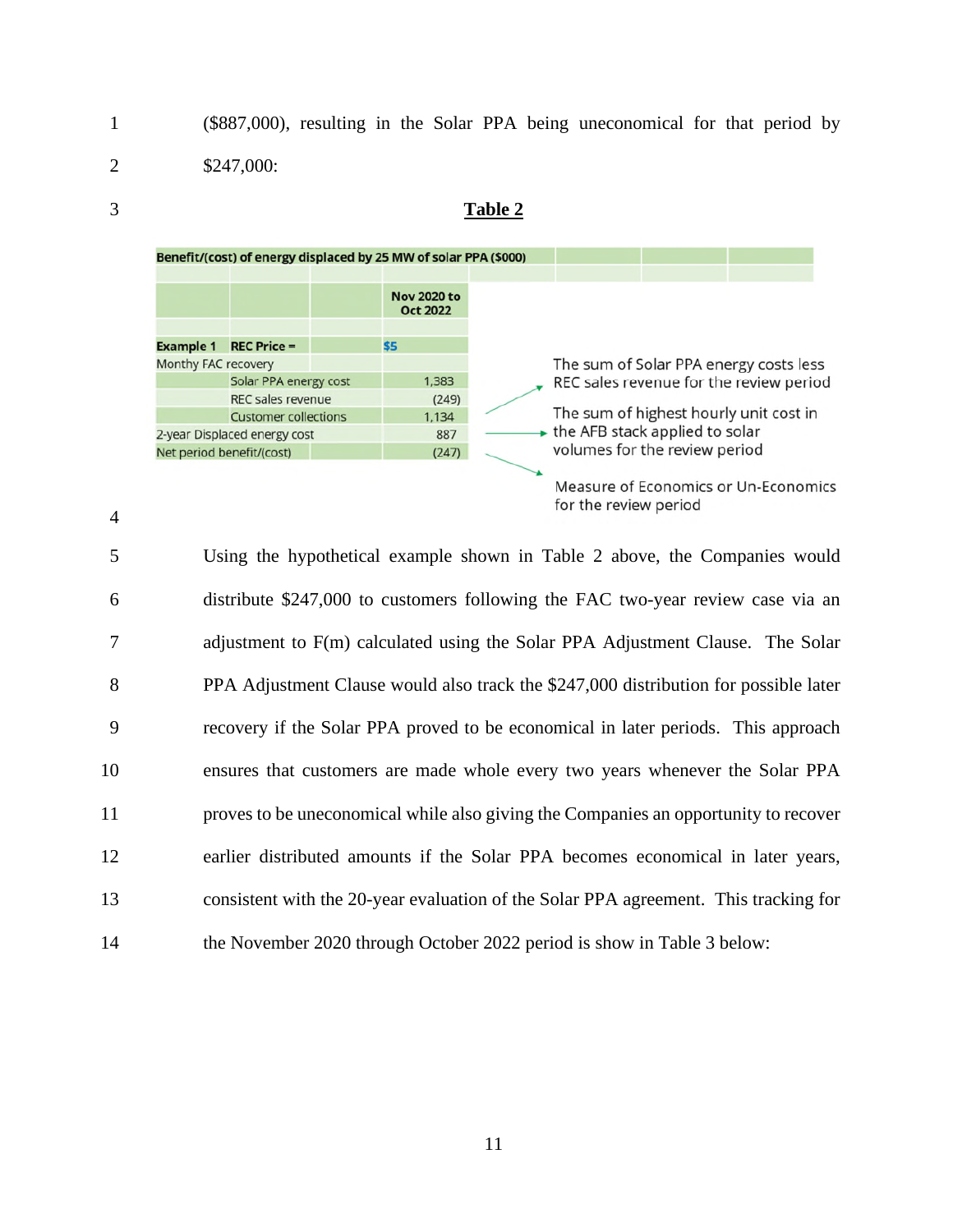# 1 **Table 3**



4 of energy supplied under the Solar PPA is \$3,114,000 and REC revenues are 5 \$560,000, yielding a net amount billed to customers under the FAC of \$2,554,000. 6 Further assume that the avoided energy cost is \$2,660,000. This results in the Solar 7 PPA being economical in the November 2022 through October 2024 period by 8 \$106,000, as shown in Table 4 below:

2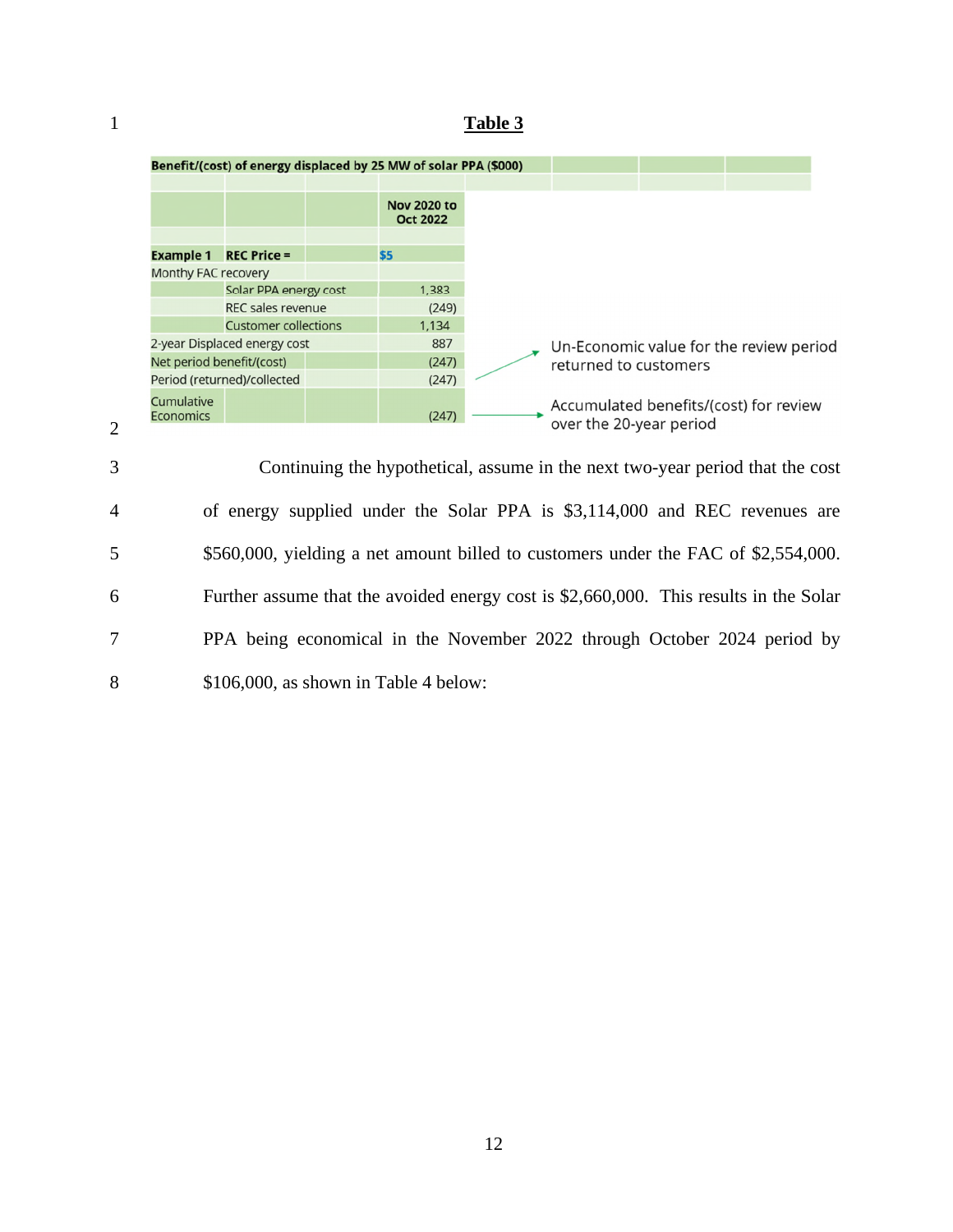#### 1 **Table 4**



Process continues for next two-year review period

3 In this example, the Companies would collect \$106,000 from customers through the 4 Solar PPA Adjustment Clause's adjustment to FAC billings in the first billing month 5 following the FAC two-year review proceeding ("Period (returned)/collected"). This 6 would also reduce the amount the Companies could collect under the Solar PPA 7 Adjustment Clause in future periods from \$247,000 to \$141,000. 8 Note that the Companies would not collect the full \$247,000 returned to 9 customers following the previous FAC two-year review case, but only the \$106,000 10 by which customers benefitted in the November 2022 through October 2024 period. 11 This ensures customers are never worse off than they would have been without the

- 12 Solar PPA, while also helping the Companies to recover amounts previously 13 distributed to hold customers harmless, consistent with the 20-year evaluation of the
- 14 Solar PPA agreement.

13

2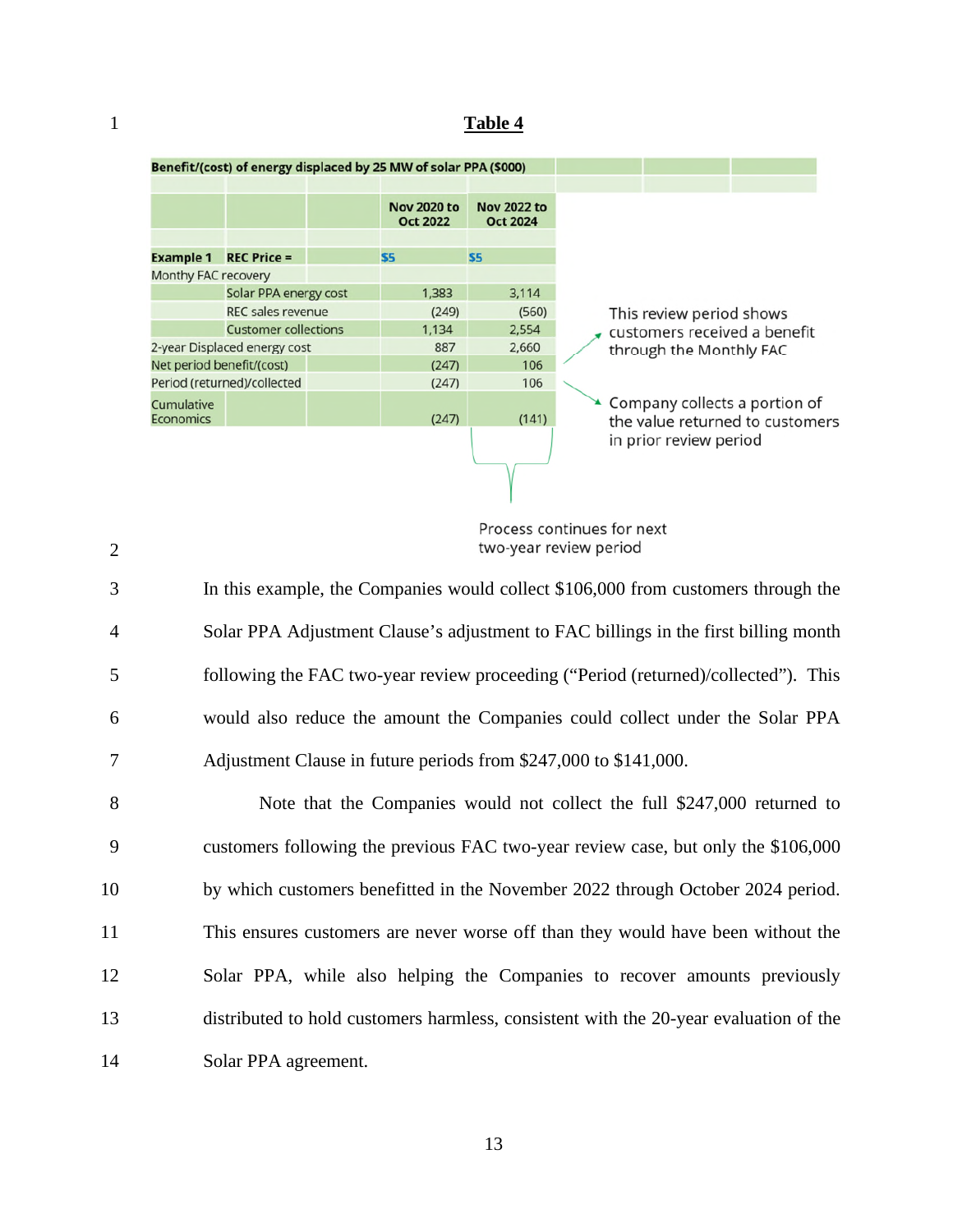1 Note also that across the two review periods in the hypothetical so far the Solar 2 PPA is net uneconomical by \$141,000 (see "Cumulative Economics" in Table 4 3 above), but customers have still been held harmless across all four years; in the 4 aggregate, they will not have paid more with the Solar PPA than they would have 5 without it.

6 In the next two-year period of the hypothetical (Table 5), customers receive 7 net economic benefits and the Companies are made whole. In the November 2024 8 through October 2026 period, Solar PPA costs are \$3,147,000 and REC revenues are 9 \$566,000, resulting in a net Solar PPA cost of \$2,582,000. Avoided energy cost is 10 \$2,853,000 for the same period, resulting a net benefit of the Solar PPA of \$271,000. 11 Of that amount, the Companies would collect \$141,000 through the FAC in the first 12 month following the FAC two-year review case (again through the Solar PPA 13 Adjustment Clause's adjustment factor to the FAC), and customers would enjoy a net 14 cumulative benefit across the first three periods of \$130,000: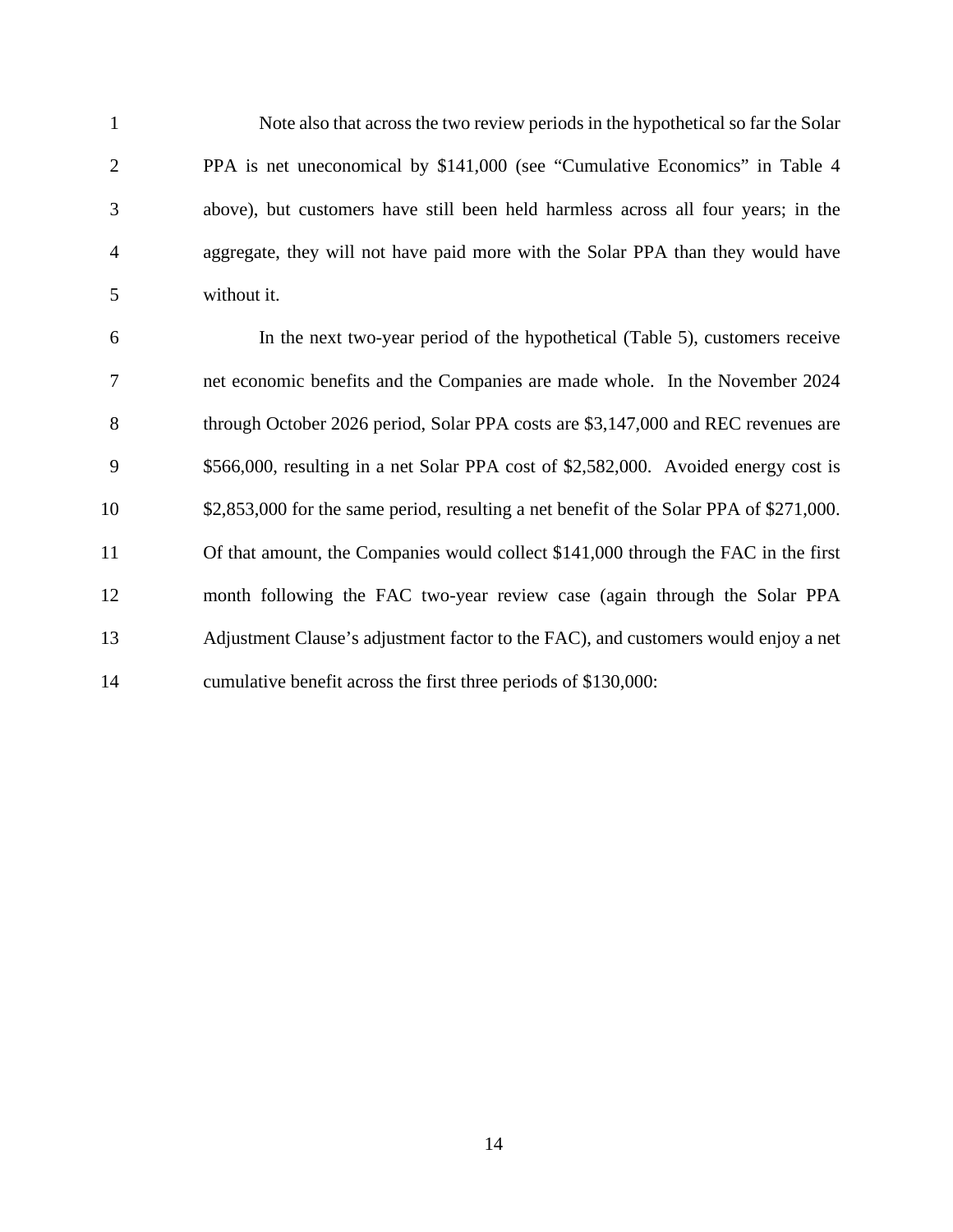# 1 **Table 5**

|                                |                             |       | Benefit/(cost) of energy displaced by 25 MW of solar PPA (\$000) |                                       |                                       |                                                                                     |
|--------------------------------|-----------------------------|-------|------------------------------------------------------------------|---------------------------------------|---------------------------------------|-------------------------------------------------------------------------------------|
|                                |                             |       | <b>Nov 2020 to</b><br><b>Oct 2022</b>                            | <b>Nov 2022 to</b><br><b>Oct 2024</b> | <b>Nov 2024 to</b><br><b>Oct 2026</b> |                                                                                     |
| <b>Example 1</b>               | <b>REC Price =</b>          |       | \$5                                                              | \$5                                   | <b>S5</b>                             |                                                                                     |
| Monthy FAC recovery            |                             |       |                                                                  |                                       |                                       |                                                                                     |
|                                | Solar PPA energy cost       |       | 1,383                                                            | 3,114                                 | 3,147                                 |                                                                                     |
|                                | <b>REC sales revenue</b>    |       | (249)                                                            | (560)                                 | (566)                                 | This review period shows                                                            |
| <b>Customer collections</b>    |                             | 1,134 | 2,554                                                            | 2,582                                 | customers received a benefit          |                                                                                     |
| 2-year Displaced energy cost   |                             | 887   | 2,660                                                            | 2,853                                 | through the Monthly FAC               |                                                                                     |
| Net period benefit/(cost)      |                             | (247) | 106                                                              | 271                                   |                                       |                                                                                     |
|                                | Period (returned)/collected |       | (247)                                                            | 106                                   | 141                                   |                                                                                     |
| Cumulative<br><b>Economics</b> |                             |       | (247)                                                            | (141)                                 | 130                                   | Company collects a portion<br>of the value returned to<br>customers in prior review |
|                                |                             |       |                                                                  |                                       |                                       | period                                                                              |

Process continues for next two-year review period

3 The Solar PPA Adjustment Clause would track the \$130,000 net benefit accumulated 4 across the first three two-year periods.

5 In the final two-year period we will address in this hypothetical example 6 (Table 6), there is another net benefit of the Solar PPA, this time \$356,000. Native 7 load customers would receive the entirety of that benefit during the two-year period 8 in the form of reduced FAC charges relative to what they would have paid absent the 9 Solar PPA. The Solar PPA Adjustment Clause would continue to track the net 10 economics across all periods (now a total net benefit of \$486,000) for use in future 11 two-year FAC review proceedings:

 $\mathcal{L}$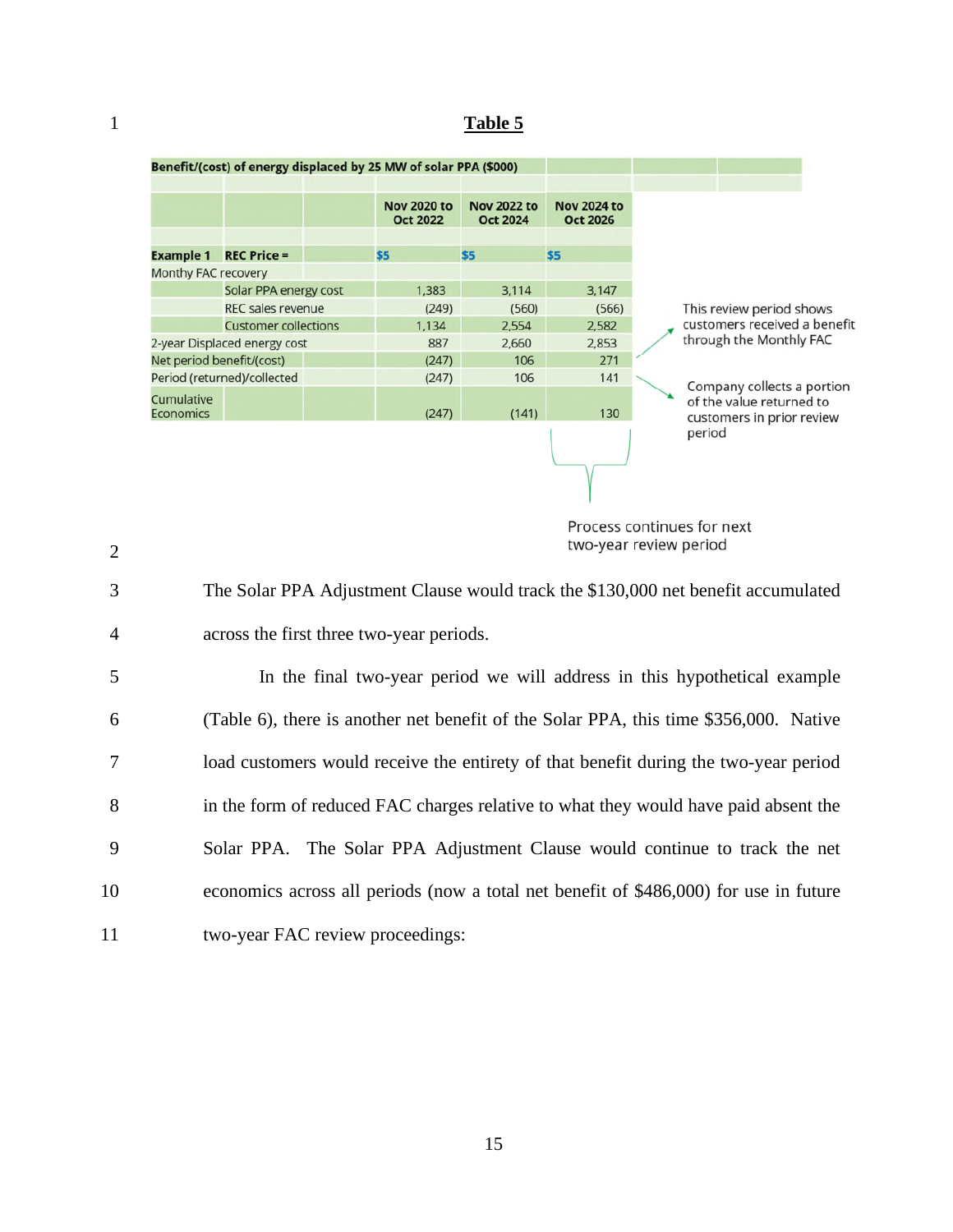# 1 **Table 6**

| Benefit/(cost) of energy displaced by 25 MW of solar PPA (\$000) |                              |  |                                       |                                       |                                       |                                       |
|------------------------------------------------------------------|------------------------------|--|---------------------------------------|---------------------------------------|---------------------------------------|---------------------------------------|
|                                                                  |                              |  |                                       |                                       |                                       |                                       |
|                                                                  |                              |  | <b>Nov 2020 to</b><br><b>Oct 2022</b> | <b>Nov 2022 to</b><br><b>Oct 2024</b> | <b>Nov 2024 to</b><br><b>Oct 2026</b> | <b>Nov 2026 to</b><br><b>Oct 2028</b> |
|                                                                  |                              |  |                                       |                                       |                                       |                                       |
| <b>Example 1</b>                                                 | <b>REC Price =</b>           |  | \$5                                   | \$5                                   | <b>S5</b>                             | <b>S5</b>                             |
| Monthy FAC recovery                                              |                              |  |                                       |                                       |                                       |                                       |
|                                                                  | Solar PPA energy cost        |  | 1,383                                 | 3,114                                 | 3.147                                 | 3,097                                 |
|                                                                  | <b>REC sales revenue</b>     |  | (249)                                 | (560)                                 | (566)                                 | (557)                                 |
|                                                                  | <b>Customer collections</b>  |  | 1,134                                 | 2,554                                 | 2,582                                 | 2,540                                 |
|                                                                  | 2-year Displaced energy cost |  | 887                                   | 2,660                                 | 2,853                                 | 2,896                                 |
| Net period benefit/(cost)                                        |                              |  | (247)                                 | 106                                   | 271                                   | 356                                   |
|                                                                  | Period (returned)/collected  |  | (247)                                 | 106                                   | 141                                   |                                       |
| Cumulative<br><b>Economics</b>                                   |                              |  | (247)                                 | (141)                                 | 130                                   | 486                                   |
|                                                                  |                              |  |                                       |                                       |                                       |                                       |

| $\overline{2}$ | two-year review period                                                                   |
|----------------|------------------------------------------------------------------------------------------|
| 3              | As shown in Table 6 above, across these four two-year FAC review periods, customers      |
| $\overline{4}$ | receive net benefits of \$486,000, all while being made whole following the one two-     |
| 5              | year period in which the Solar PPA proved to be uneconomical.                            |
| 6              | Therefore, as this extended example shows, the Companies' proposal will                  |
| 7              | ensure customers are always made whole in the aggregate and at regular intervals, and    |
| 8              | all customers will benefit from any net fuel savings across the 20-year term, consistent |
| 9              | with the 20-year evaluation of the Solar PPA agreement.                                  |
| 10<br>Q.       | Please describe the regulatory accounting that will be associated with the               |
| 11             | Companies' proposed approach.                                                            |
| 12<br>A.       | Similar to the regulatory accounting approach the Companies currently use for other      |
| 13             | cost recovery mechanisms, <sup>9</sup> the Companies propose to use regulatory liability |

Process continues for next two-year review period

<sup>&</sup>lt;sup>9</sup> Including the Companies' FAC, environmental surcharge, off-system sales, gas supply clause, gas line tracker, and demand-side management cost-recovery mechanisms.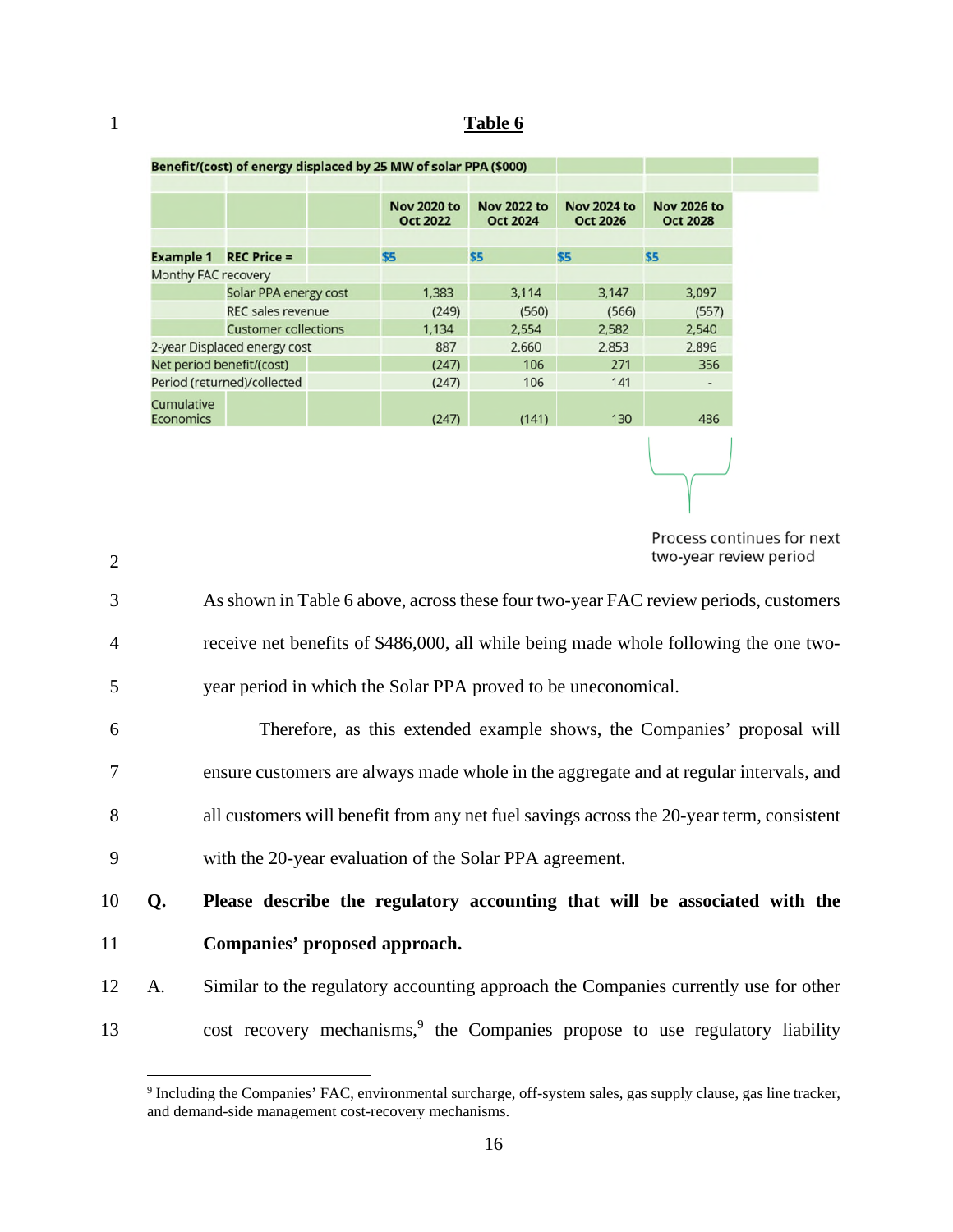1 accounting to record amounts when the Solar PPA is net uneconomical (and therefore 2 will be returned to customers following two-year review proceedings). The regulatory 3 liability would be reduced as the amounts are returned to customers through the FAC.

4 The Companies further propose to use regulatory asset accounting to record 5 net benefits of the Solar PPA, though any such regulatory assets would be capped at 6 the balances of the associated regulatory liabilities recognized.

7 **Q. Will you please provide an example that demonstrates this regulatory accounting**  8 **approach?** 

9 A. Yes. Assume in two-year Period 1 that the Solar PPA is uneconomical by \$200,000. 10 Over that period the Companies' associated total regulatory liability would be 11 \$200,000; the associated total regulatory asset would be zero. The Companies would 12 distribute \$200,000 to customers through the FAC in the first billing month following 13 the Commission's final order in that proceeding. That would reduce the regulatory 14 liability to zero, and the regulatory asset would remain zero. The Solar PPA 15 Adjustment Clause would track the net economics from Period 1 (a net detriment of 16 \$200,000 in this example) for use in future periods.

17 Next, assume the Solar PPA produces \$500,000 of net benefits in Period 2. As 18 the benefits accumulate over the period, the Companies' total associated regulatory 19 asset balance would increase to \$200,000 (i.e., net benefits produced in that period 20 capped by previous distributions to customers). Assuming the Commission agreed in 21 its two-year FAC review order that the net benefit for Period 2 was \$500,000, the 22 Companies would collect \$200,000 from customers through a Solar PPA Adjustment 23 Clause-driven adjustment to the FAC in the first billing month following the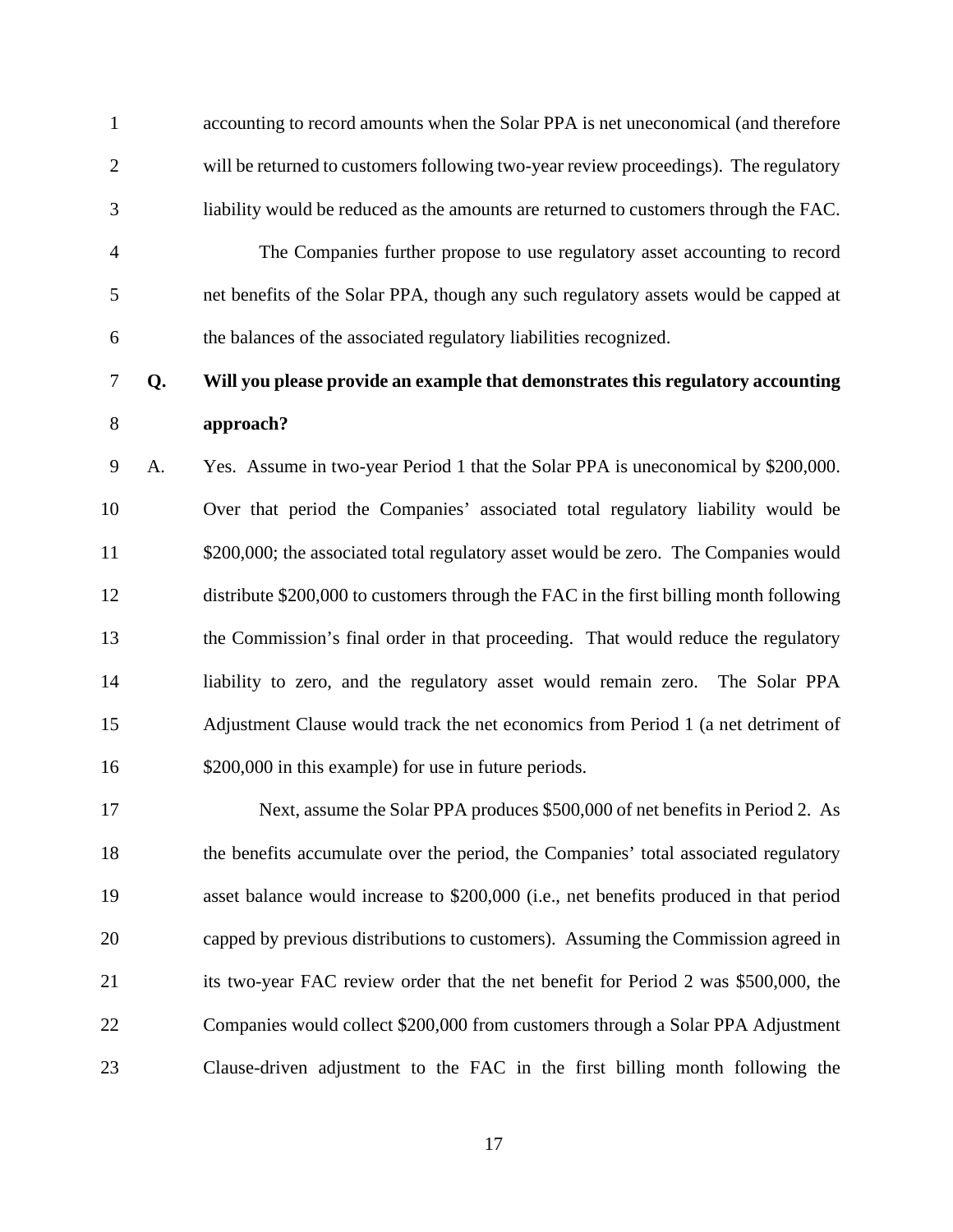1 Commission's order. That would reduce the regulatory asset to zero, and the 2 regulatory liability would remain zero. The Solar PPA Adjustment Clause would 3 again track the net economics from Periods 1 and 2 (now a net benefit of \$300,000) 4 for use in future periods.

5 In Period 3, assume the Solar PPA is net uneconomical by \$100,000. Over 6 that period the regulatory liability balance would grow to \$100,000. The regulatory 7 asset balance would also grow to \$100,000, which is the amount of net benefits 8 accumulated in prior periods capped at the then-current regulatory liability balance. 9 In the Commission's two-year FAC review, it would presumably determine that the 10 Solar PPA was uneconomical in Period 3 by \$100,000. But because the net cumulative 11 benefit of the Solar PPA was \$300,000 prior to Period 3, there would be no distribution 12 to customers through the FAC following the Commission's final order. Instead, the 13 cumulative net benefit of the Solar PPA at the end of Period 3 would be reduced to 14 \$200,000, and the balances of the Solar PPA regulatory asset and liability would be 15 reduced to zero.

# 16 **Q. Why do the Companies believe it is appropriate to evaluate the costs and benefits**  17 **of the Solar PPA over a two-year period rather than a shorter interval?**

18 A. There are several reasons the Companies believe a two-year period is appropriate for 19 evaluating the costs and benefits of the Solar PPA. First, two years is a reasonable 20 period over which to evaluate and average the costs and benefits of the Solar PPA, 21 certainly as compared to a six-month interval. This is consistent with the 22 Commission's May 8, 2020 order in this proceeding, in which the Commission stated, 23 "[T]he PPA, net of REC sales, should be reviewed over the entirety of a 2-year FAC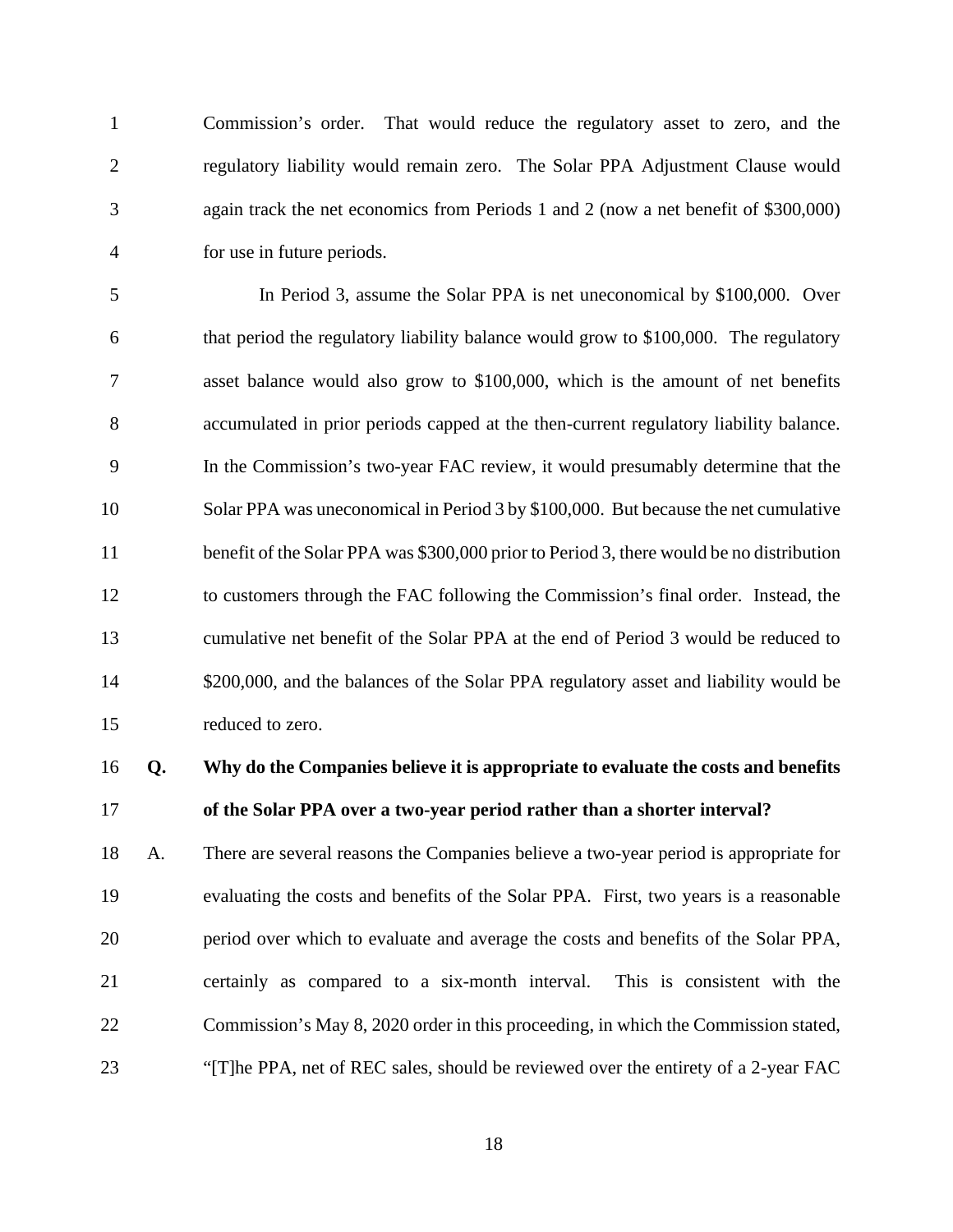| $\mathbf{1}$   |    | review This type of treatment, particularly over such a long-period of time, is                |
|----------------|----|------------------------------------------------------------------------------------------------|
| $\overline{2}$ |    | reasonable given the relative complexities of integrating renewables, the levelized            |
| 3              |    | price of the energy resulting from the PPA, and the economics of the project as                |
| $\overline{4}$ |    | presented to the Commission." <sup>10</sup>                                                    |
| 5              |    | Using a two-year review period will also increase administrative efficiency by                 |
| 6              |    | not adding to the items reviewed in the FAC six-month review cases. It will also               |
| 7              |    | enhance bill stability by adjusting FAC charges under the Solar PPA Adjustment                 |
| 8              |    | Clause just once every two years instead of once every six months.                             |
| 9              |    | Finally, using a two-year review period for the Solar PPA accords well with                    |
| 10             |    | the FAC regulation itself, which envisions a more in-depth review of the FAC at two-           |
| 11             |    | year intervals than at six-month intervals. <sup>11</sup> Thus, reviewing the necessary hourly |
| 12             |    | avoided energy cost calculations and comparing them to the net cost of the Solar PPA           |
| 13             |    | is best suited for the more in-depth review of the FAC two-year review proceedings.            |
| 14             | Q. | How do the Companies propose to provide revenues from REC sales to                             |
| 15             |    | customers?                                                                                     |
| 16             | A. | The Companies intend to provide REC-sale revenues to customers through the FAC                 |
| 17             |    | on a monthly basis. Returning REC-sale revenues though the FAC ensures customers               |
| 18             |    | receive the benefit of the REC revenues that are generated from the energy produced,           |
| 19             |    | and thus the costs incurred, from the Solar PPA as quickly as possible. In addition,           |
| 20             |    | returning REC-sale revenues through the FAC is analogous to the concept stated in              |
| 21             |    | the FAC regulation regarding cash and other discounts when calculating fossil fuel             |

<sup>10</sup> Case No. 2020-00016, Order at 18-19 (May 8, 2020).

 $11807$  KAR 5:056 Sec. 3(4)(a).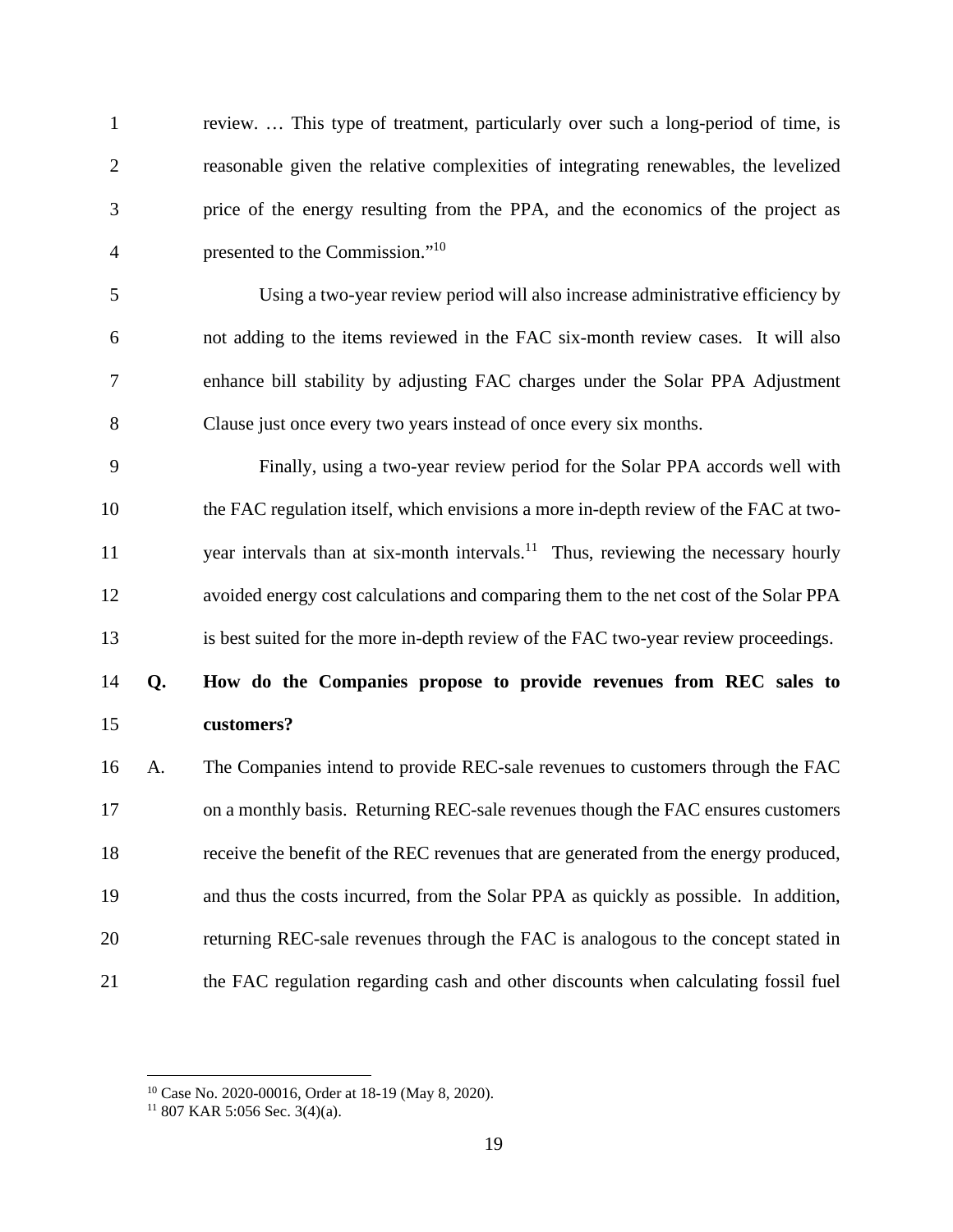| $\mathbf{1}$             |    | costs for FAC purposes. <sup>12</sup> Therefore, it is both good for customers and consistent with                                                    |
|--------------------------|----|-------------------------------------------------------------------------------------------------------------------------------------------------------|
| $\overline{2}$           |    | the Commission's FAC regulation to provide REC-sale revenues to customers through                                                                     |
| 3                        |    | the FAC as an offset to the energy costs incurred.                                                                                                    |
| $\overline{4}$<br>5<br>6 |    | THE COMPANIES' PROPOSED APPROACH IN THIS PROCEEDING IS NOT A<br>TEMPLATE FOR FUTURE RENEWABLE PPA ARRANGEMENTS UNDER<br><b>GREEN TARIFF OPTION #3</b> |
| 7                        | Q. | Is the Companies' proposed approach to the Solar PPA a template for all such                                                                          |
| 8                        |    | contracts into which the Companies might enter under their Green Tariff Option                                                                        |
| 9                        |    | #3?                                                                                                                                                   |
| 10                       | A. | No, it is not. The Companies' proposal is unique to the facts and circumstances of                                                                    |
| 11                       |    | this case. Changes in economics and regulatory matters, as well as the particulars of                                                                 |
| 12                       |    | a given renewable energy contract, will necessarily shape any future proposal.                                                                        |
| 13                       |    | Therefore, although we believe our proposal herein is a suitable solution for the facts                                                               |
| 14                       |    | and circumstances surrounding the Solar PPA and the Commission's orders to date in                                                                    |
| 15                       |    | this proceeding, we do not believe it should serve as precedent for how all future                                                                    |
| 16                       |    | renewable contracts under the Green Tariff (or otherwise) should be handled.                                                                          |
| 17                       |    | <b>GREEN TARIFF MODIFICATIONS REGARDING METER AGGREGATION</b>                                                                                         |
| 18                       | Q. | The Commission granted reconsideration of the Order's requirement regarding                                                                           |
| 19                       |    | aggregating consumption, clarifying, "[T]he intent of the aggregation is to allow                                                                     |
| 20                       |    | a single customer the ability to aggregate usage from multiple locations to meet                                                                      |
| 21                       |    | the minimum monthly billing load threshold for Green Tariff Option #3." <sup>13</sup> How                                                             |
| 22                       |    | are the Companies complying with the clarified requirement?                                                                                           |

 $12$  807 KAR 5:056 Sec. 1(6).

<sup>&</sup>lt;sup>13</sup> Order on Reconsideration at 17.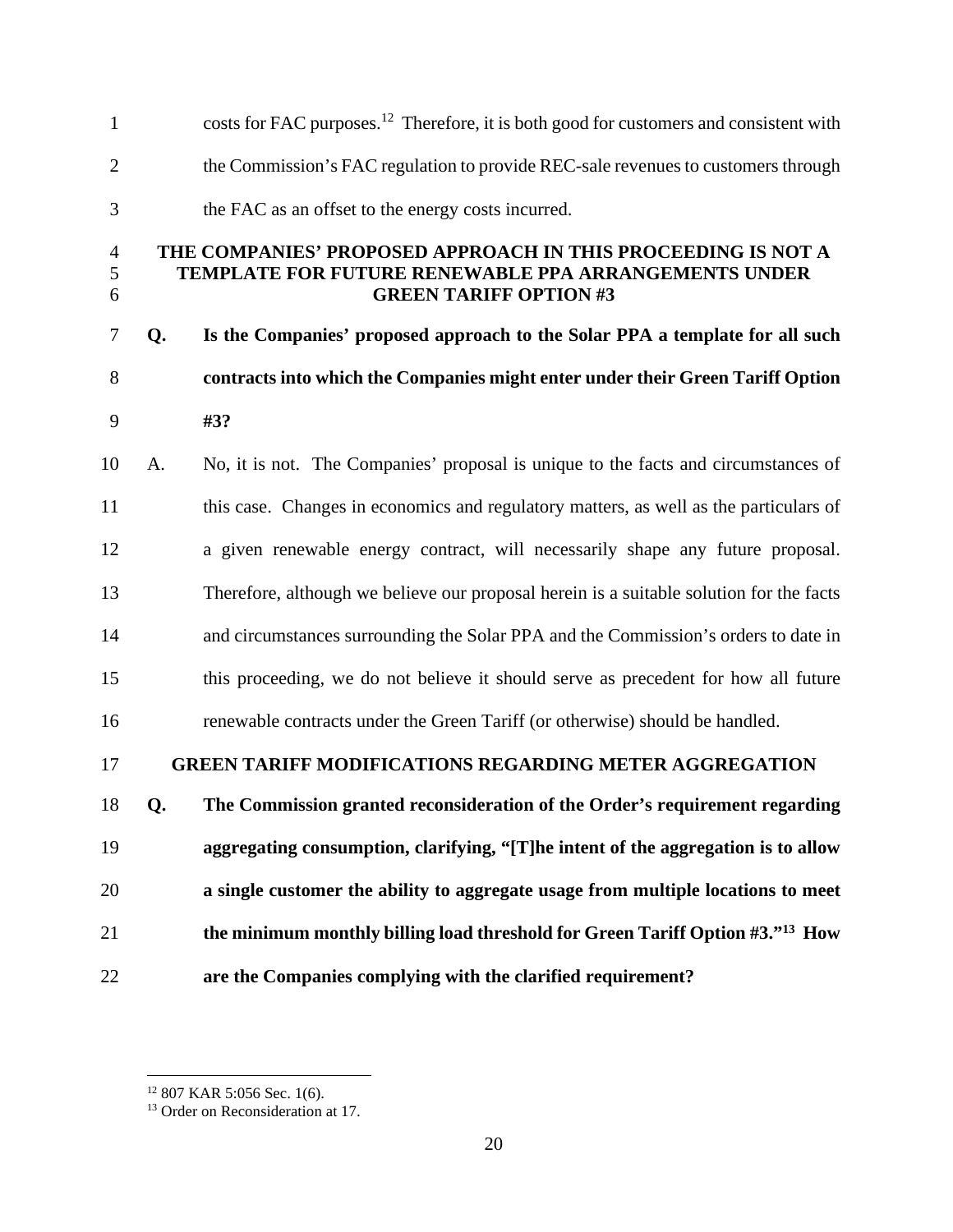| $\mathbf{1}$   | A. | The Companies will file by October 1, 2020, a number of modifications to Green        |
|----------------|----|---------------------------------------------------------------------------------------|
| $\overline{2}$ |    | Tariff Option #3, including modifications to address the Commission's clarified       |
| 3              |    | requirements regarding aggregate usage from multiple locations to meet the minimum    |
| $\overline{4}$ |    | monthly billing load threshold. The revisions will also clarify that an Option #3     |
| 5              |    | customer with multiple accounts may allocate renewable energy across its accounts as  |
| 6              |    | agreed in the Renewable Power Agreement for the customer's Option #3 service,         |
| 7              |    | which would require Commission approval.                                              |
| 8              |    | <b>CONCLUSION</b>                                                                     |
| 9              | Q. | Why should the Commission approve the Companies' proposed approach to the             |
| 10             |    | <b>Solar PPA?</b>                                                                     |
| 11             | A. | The Companies' proposed approach to the Solar PPA is consistent with the              |
| 12             |    | Companies' original position in this proceeding—namely that the Solar PPA will        |
| 13             |    | provide net benefits for all customers over the 20-year term of the contract—but also |
| 14             |    | complies with the Commission's clearly stated direction that there should be no       |
| 15             |    | subsidy of the Solar PPA by native load customers and that customers should be        |
| 16             |    | assured of benefits. The Companies' proposal does just that: it ensures native load   |
| 17             |    | customers can only benefit from the Solar PPA; the Companies' shareholders bear the   |
| 18             |    | downside risk and receive no return. It also helps enhance economic development       |
| 19             |    | potential, gives existing important customers strong incentives to remain and expand  |
| 20             |    | in Kentucky, and increases the diversity of the Companies' energy supply to help      |
| 21             |    | hedge against future regulatory changes.                                              |
| 22             |    | In sum, the Companies' proposal fully addresses all of the concerns raised by         |

23 the Commission and ensures all customers will benefit. We therefore respectfully 24 recommend the Commission approve the Companies' proposals stated herein,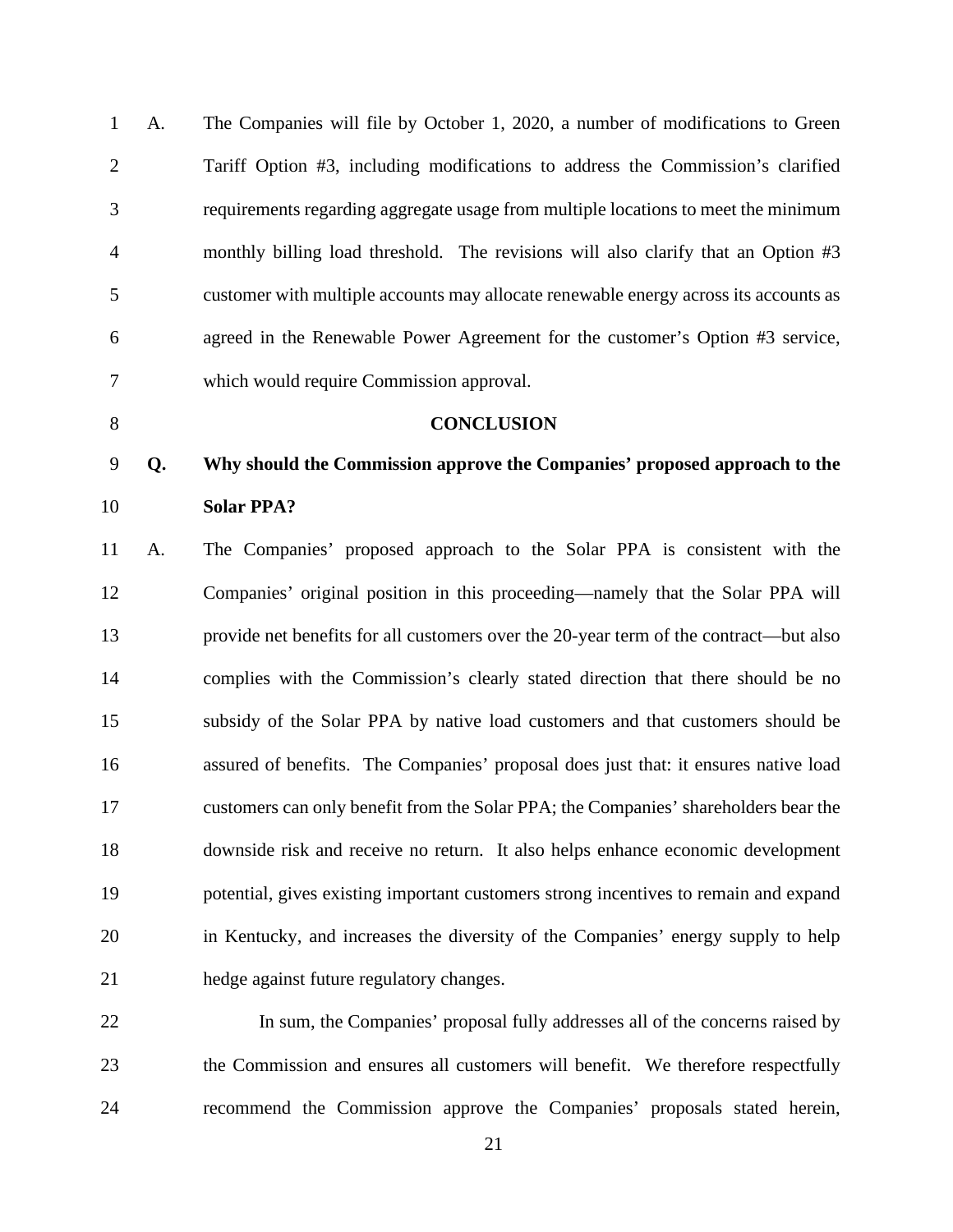- 1 including the proposed Solar PPA Adjustment Clause, the related Solar PPA deferral
- 2 accounting, and the AFB and FAC two-year review approach.
- 3 **Q. Does this conclude your testimony?**
- 4 A. Yes.
- 5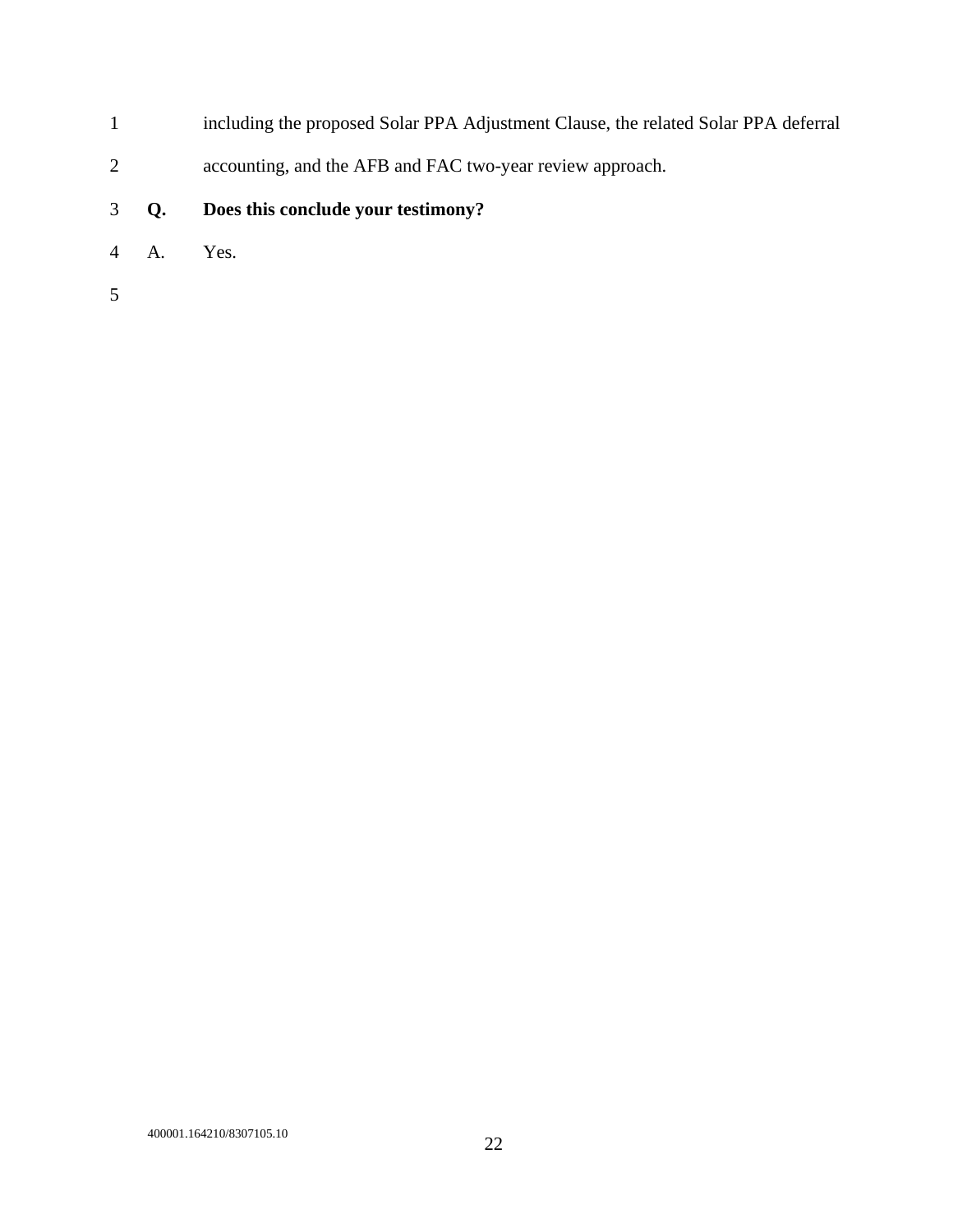#### **VERIFICATION**

# **COMMONWEALTH OF KENTUCKY** ) )<br>) **COUNTY OF JEFFERSON** )

The undersigned, **Lonnie E. Bellar,** being duly sworn, deposes and says that he is Chief Operating Officer for Louisville Gas and Electric Company and Kentucky Utilities Company and an employee of LG&E and KU Services Company, and that he has personal knowledge of the matters set forth in the foregoing testimony, and that the answers contained therein are true and correct to the best of his information, knowledge and belief.

Beller

**Lonnie E. Bellar** 

Subscribed and sworn to before me, a Notary Public in and before said County

and State, this  $17/6$  day of  $\sqrt{\frac{c \rho}{l \rho \rho}}$  2020.

 $\mathcal{A}\mathcal{L}\mathcal{A}\mathcal{L}$ Hudyfihodes (SI .,....,,,\_, *fl-+'-"~* ~~ \_\_\_\_ (SEAL)

Notary Public, ID No. <u>60396</u>7

My Commission Expires:

 $7/11/2022$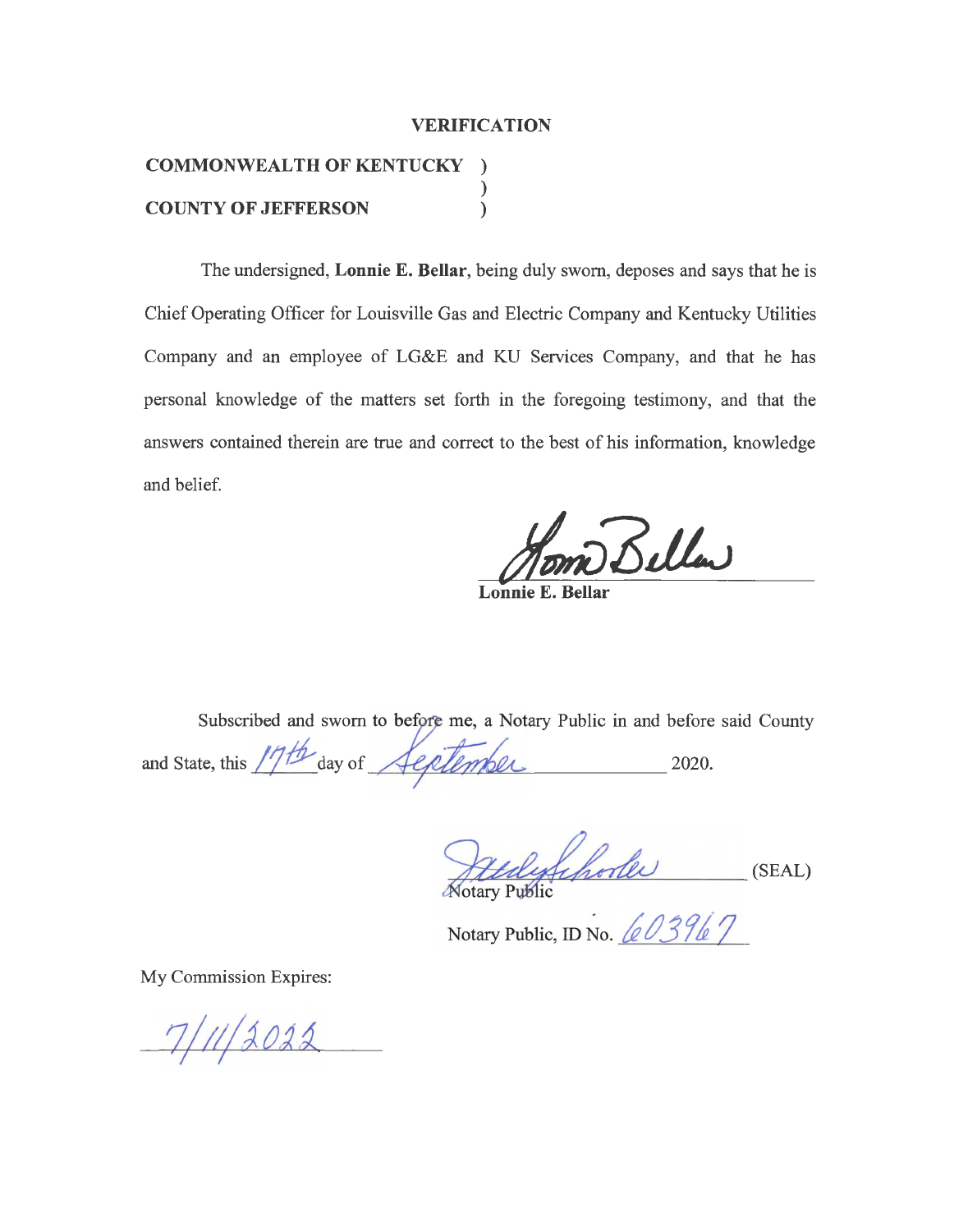#### **VERIFICATION**

# **COMMONWEAL TH OF KENTUCKY** ) )<br>) **COUNTY OF JEFFERSON** )

The undersigned, **Robert M. Conroy,** being duly sworn, deposes and says that he 1s Vice President, State Regulation and Rates for Kentucky Utilities Company and Louisville Gas and Electric Company and an employee of LG&E and KU Services Company, and that he has personal knowledge of the matters set forth in the foregoing testimony, and that the answers contained therein are true and correct to the best of his information, knowledge and belief.

Robert M. Cony

Subscribed and sworn to before me, a Notary Public in and before said County<br>te, this  $\sqrt{7f\omega}$  day of  $\sqrt{f\omega}$   $\sqrt{f\omega}$  2020. and State, this  $\ell^{\prime}/\ell^{\prime}$  day of *September* 

dy Schoole

Notary Public, ID No.  $603967$ 

My Commission Expires:

 $7/11/2022$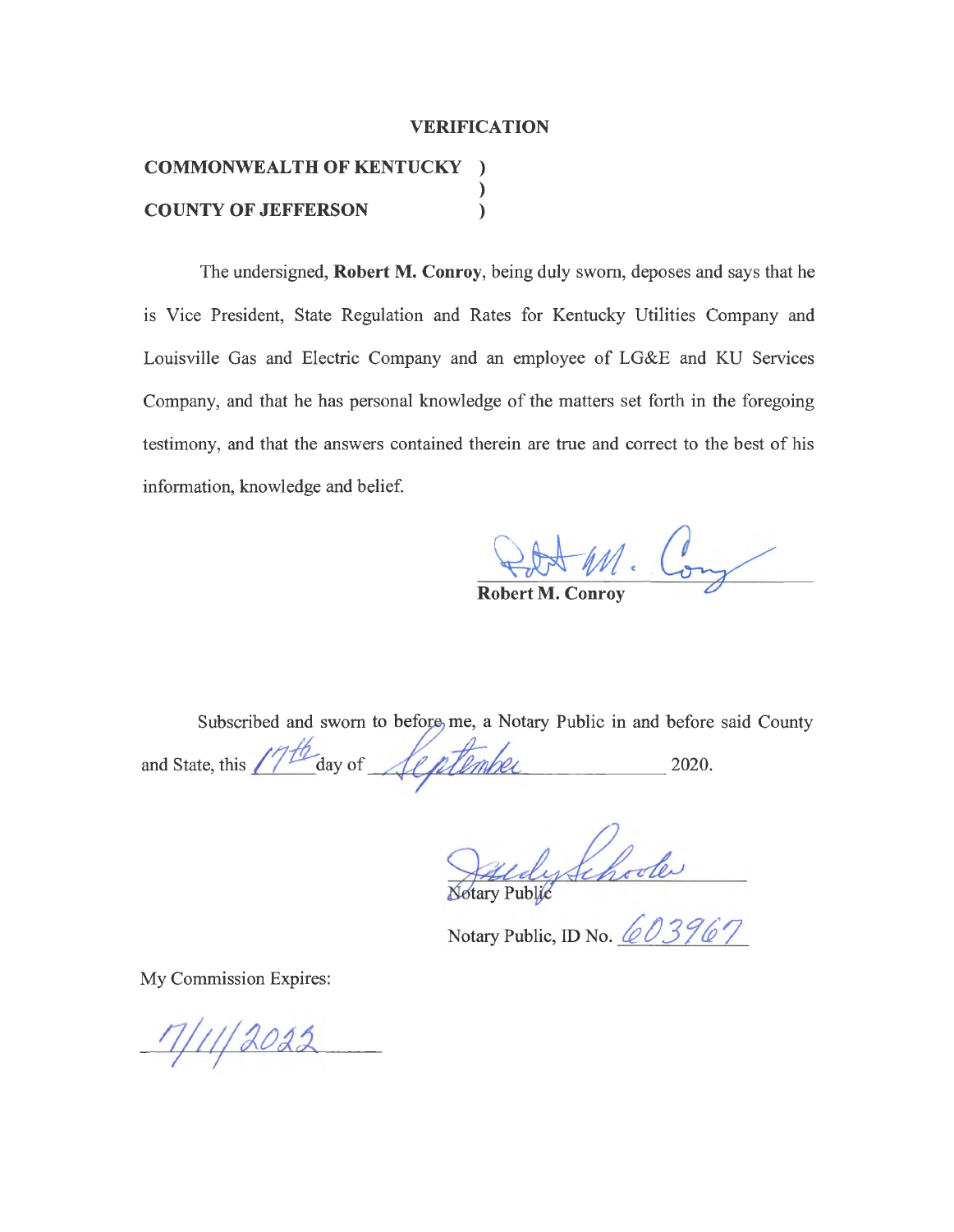#### **VERIFICATION**

## **COMMONWEALTH OF KENTUCKY** ) )<br>) **COUNTY OF JEFFERSON** )

The undersigned, **Christopher M. Garrett,** being duly sworn, deposes and says that he is Controller for Kentucky Utilities Company and Louisville Gas and Electric Company and an employee of LG&E and KU Services Company, and that he has personal knowledge of the matters set forth in the foregoing testimony, and that the answers contained therein are true and correct to the best of his information, know ledge and belief.

DocuSigned by  $\begin{array}{c}\n\bigcup_{\text{DSEB2BAC00DD417}\n\text{Christopher M. Garrett}\n\end{array}$ 

Subscribed and sworn to before-me, a Notary Public in and before said County

and State, this  $11/14$  day of  $\sqrt{c}$ ,  $\sqrt{c}$ ,  $\sqrt{c}$ ,  $\sqrt{c}$ ,  $\sqrt{c}$ ,  $\sqrt{c}$ ,  $\sqrt{c}$ ,  $\sqrt{c}$ ,  $\sqrt{c}$ ,  $\sqrt{c}$ ,  $\sqrt{c}$ ,  $\sqrt{c}$ ,  $\sqrt{c}$ ,  $\sqrt{c}$ ,  $\sqrt{c}$ ,  $\sqrt{c}$ ,  $\sqrt{c}$ ,  $\sqrt{c}$ ,  $\sqrt{c}$ ,  $\sqrt{c}$ ,  $\sqrt{c}$ ,

Hady Schoole<br>Notary Public, ID No. <u>60396</u>7

My Commission Expires:

 $7/11/3022$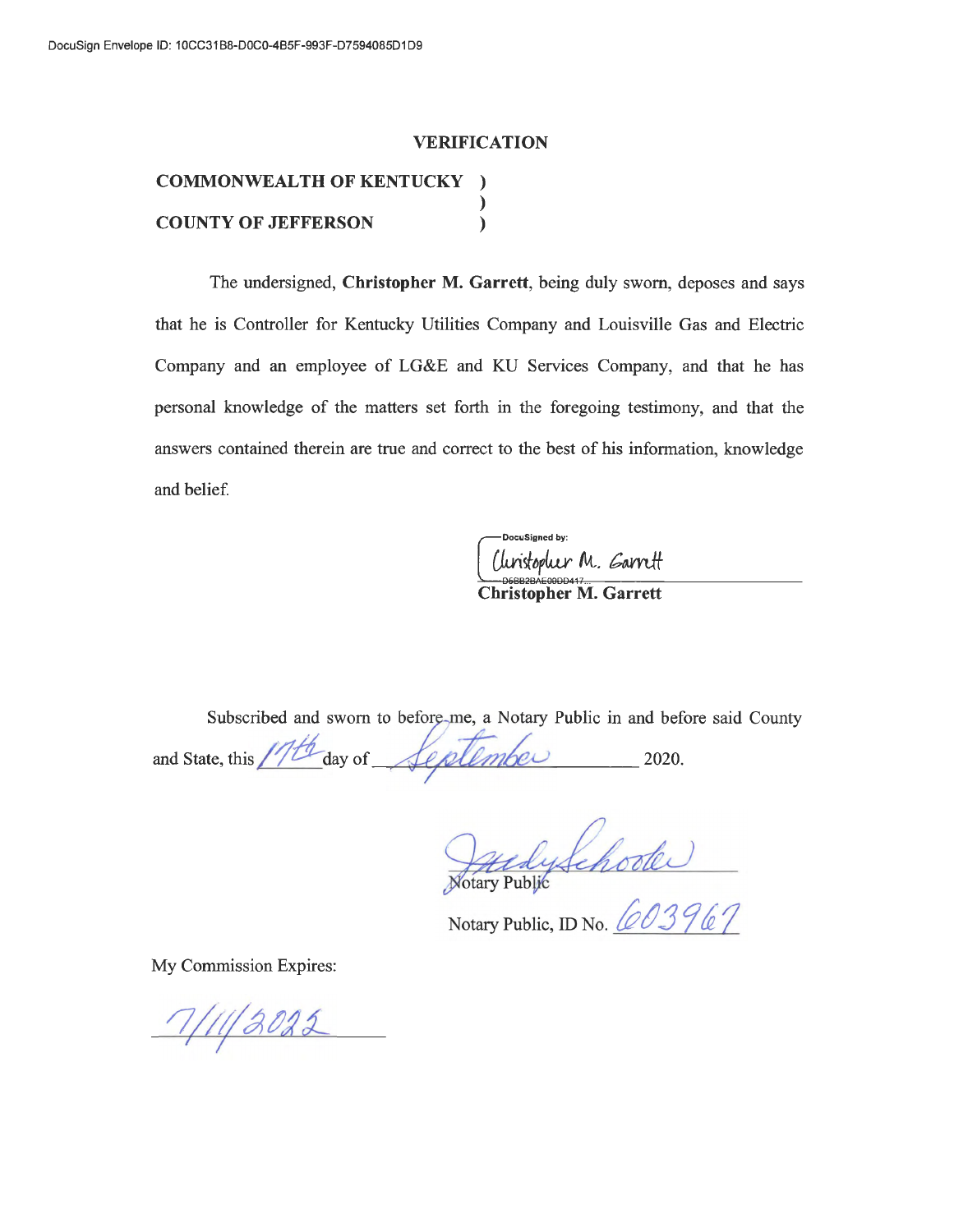# **APPENDIX A**

# **Lonnie E. Bellar**

 Chief Operating Officer Louisville Gas & Electric Company Kentucky Utilities Company 220 West Main Street Louisville, Kentucky 40202 Telephone: (502) 627-4830

# **Education**

Bachelors in Electrical Engineering; University of Kentucky, May 1987 Bachelors in Engineering Arts; Georgetown College, May 1987 E.ON Academy, Intercultural Effectiveness Program: 2002-2003 E.ON Finance, Harvard Business School: 2003 E.ON Executive Pool: 2003-2007 E.ON Executive Program, Harvard Business School: 2006 E.ON Academy, Personal Awareness and Impact: 2006 Tuck Executive Education Program, Dartmouth University: 2015

#### **Professional Experience**

## **Louisville Gas & Electric Company**

# **Kentucky Utilities Company**

| <b>Chief Operating Officer</b>             | Mar. 2018 - Present             |
|--------------------------------------------|---------------------------------|
| Sr. Vice President – Operations            | Jan. $2017 - \text{Mar. } 2018$ |
| Vice President, Gas Distribution           | Feb. 2013 - Jan. 2017           |
| Vice President, State Regulation and Rates | Nov. $2010 - \text{Jan. } 2013$ |
|                                            |                                 |

#### **E.ON U.S. LLC**

| Vice President, State Regulation and Rates   | Aug. $2007 - Nov. 2010$  |  |  |  |
|----------------------------------------------|--------------------------|--|--|--|
| Director, Transmission                       | Sept. 2006 - Aug. 2007   |  |  |  |
| Director, Financial Planning and Controlling | April 2005 – Sept. 2006  |  |  |  |
| General Manager, Cane Run, Ohio Falls and    |                          |  |  |  |
| <b>Combustion Turbines</b>                   | Feb. $2003 - April 2005$ |  |  |  |
| Director, Generation Services                | Feb. 2000 - Feb. 2003    |  |  |  |
| Manager, Generation Systems Planning         | Sept. 1998 – Feb. 2000   |  |  |  |
| Group Leader, Generation Planning and        |                          |  |  |  |
| <b>Sales Support</b>                         | May 1998 – Sept. 1998    |  |  |  |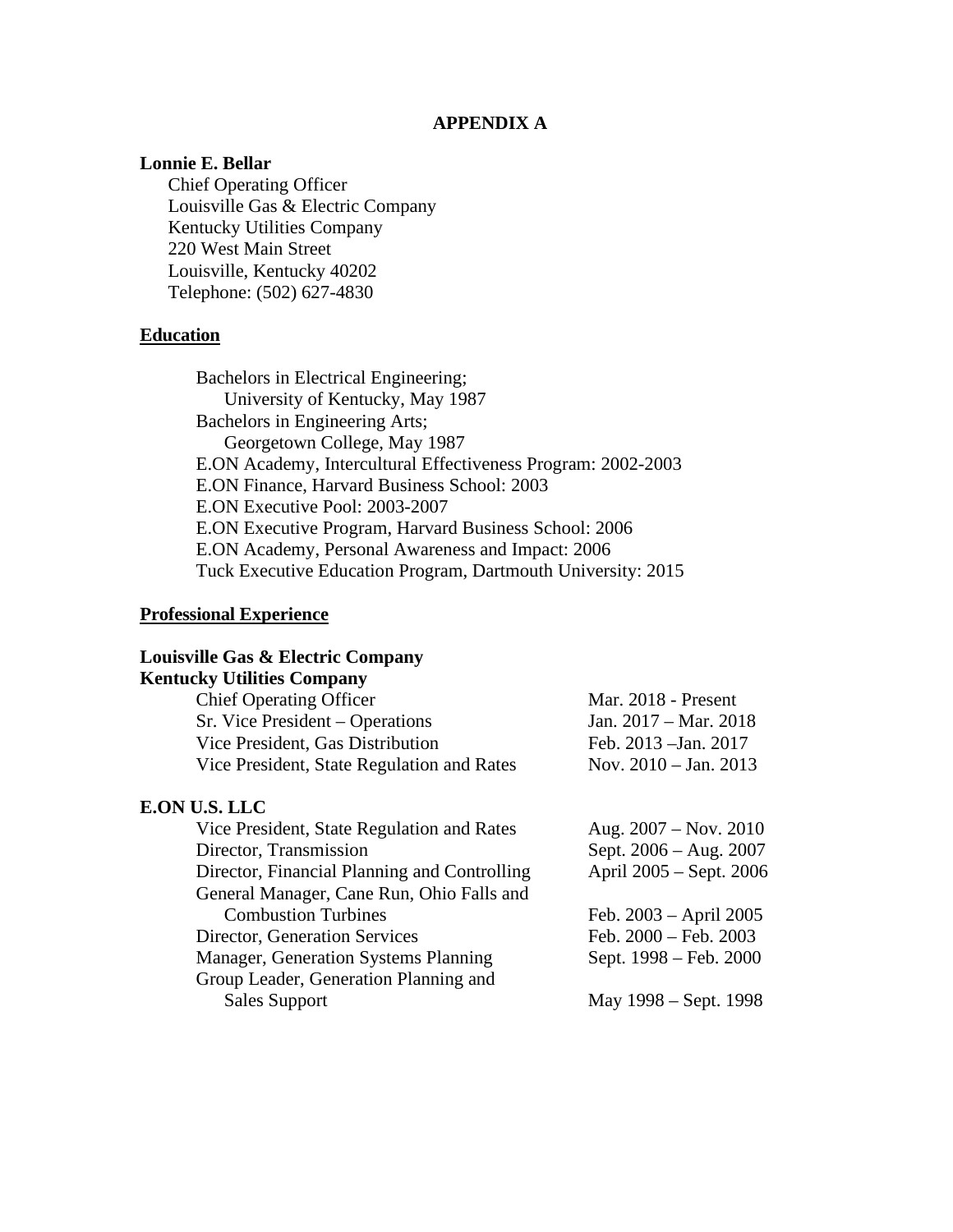#### **Kentucky Utilities Company**

| Sept. 1995 – May 1998  |
|------------------------|
| Jan. 1993 – Sept. 1995 |
|                        |
| May $1987 - Jan. 1993$ |
|                        |

#### **Professional Memberships**

Institute of Electrical and Electronics Engineers

#### **Civic Activities**

E.ON U.S. Power of One Co-Chair – 2007 Kentucky Science Center – Board of Directors – 2008–2016 Metro United Way Campaign – 2008 UK College of Engineering Advisory Board – 2009 – Present American Gas Association – Board of Directors – 2013 – Present Southern Gas Association – Board of Directors – 2013 – Present Greater Louisville, Inc. – Board of Directors, Executive Committee – 2016–Present; Board Chair - 2020 LG&E/KU Power of One Co-Chair - 2018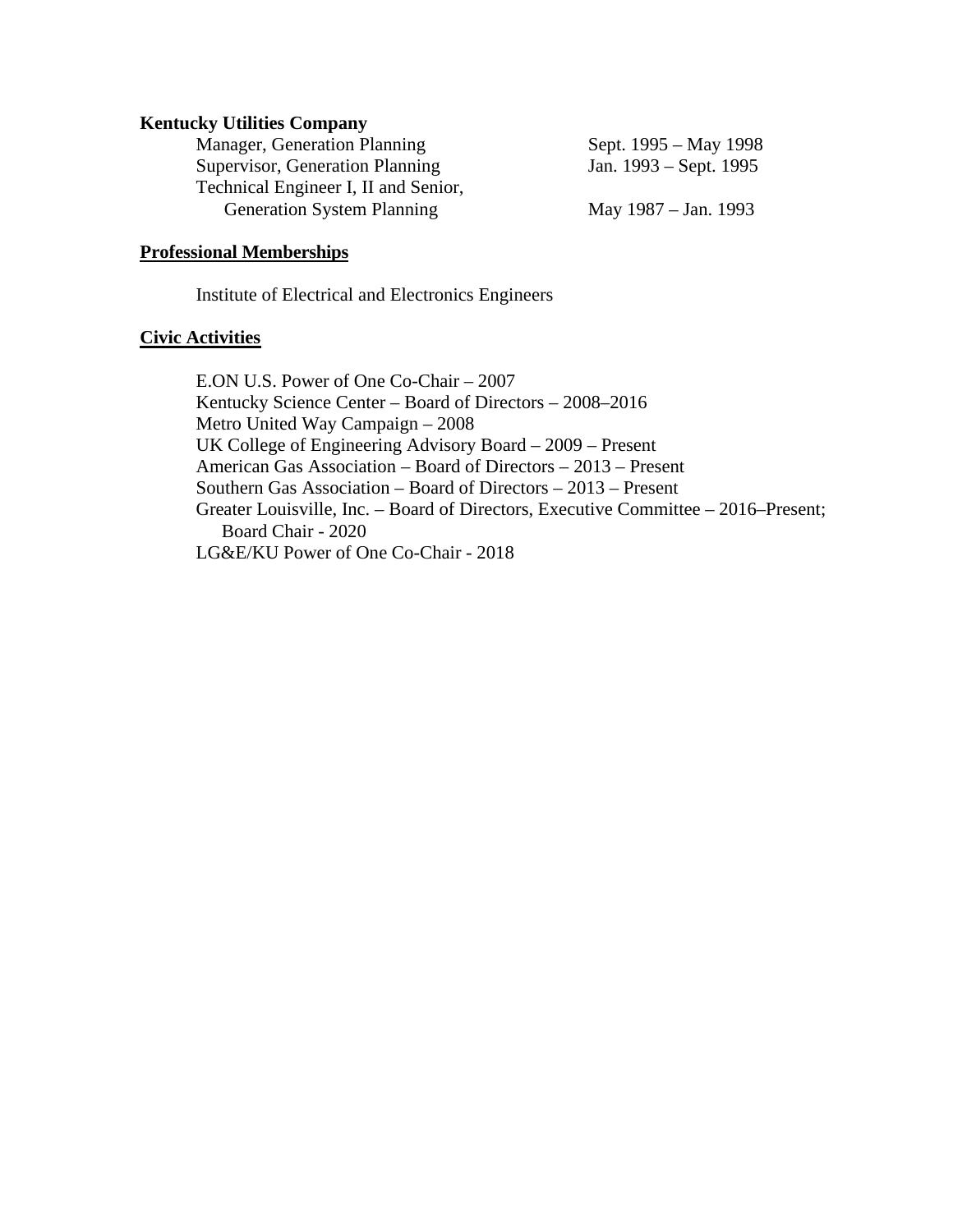#### **APPENDIX B**

# **Christopher M. Garrett**

Controller Louisville Gas and Electric Company Kentucky Utilities Company 220 West Main Street Louisville, Kentucky 40202 Telephone: (502) 627-3328

## **Previous Positions:**

| Director, Rates                               | Feb $2016 - Dec 2017$         |
|-----------------------------------------------|-------------------------------|
| Director, Accounting and Regulatory Reporting | Dec $2012 - Jan 2016$         |
| Director, Financial Planning & Controlling    | Feb $2010 - Nov 2012$         |
| Manager, Financial Planning                   | Nov $2007 - \text{Feb } 2010$ |
| Manager, Corporate Accounting                 | Jan 2006 $-$ Oct 2007         |
| Manager, Utility Tax                          | May 2002 - Jan 2006           |
| Tax Analyst, various positions                | Aug 1995 - May 2002           |
|                                               |                               |

## **Education:**

Eastern Kentucky University, Bachelor of Business Administration - Accounting, 1995 Graduated Magna Cum Laude Certified Public Accountant, Kentucky, 1999

## **Professional Memberships:**

American Institute of Certified Public Accountants (AICPA) Kentucky Society of Certified Public Accountants (KSCPA) Edison Electric Institute

#### **Civic Activities:**

 The Louisville Free Public Library Foundation St. Joseph School - Tuition Administration Committee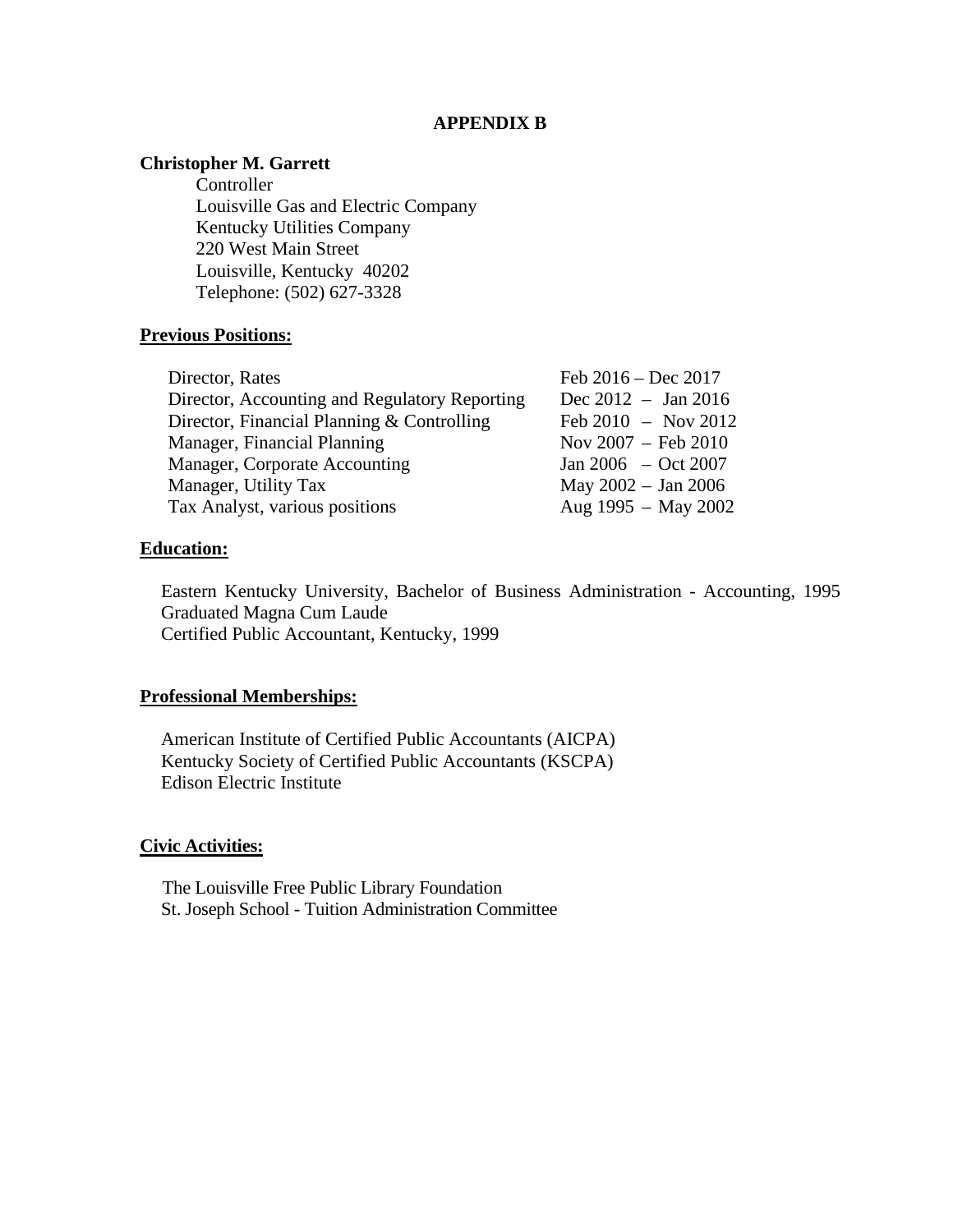#### Adjustment Clause **SP SP**

**P.S.C. No. 19, Original Sheet No. 93** 

#### **Solar PPA Adjustment Clause**

#### **APPLICABLE**

In all territory served.

#### **AVAILABILITY**

Mandatory to all rate schedules that are subject to Adjustment Clause SP.

#### **RATE**

With regard to the Solar PPA approved in Case No. 2020-00016, the Solar PPA Adjustment Amount will determined in each two-year FAC review proceeding. The Solar PPA Adjustment Amount will be zero (0) in all months except the first billing month following a final Commission order in such a two-year FAC review proceeding.

The Solar PPA Adjustment Amount will be calculated to ensure that customers are not harmed by, and will receive cumulative net benefits of, the Solar PPA over time, and to ensure that the Company is made whole for previous distributions to customers when justified by the economics of the two-year period under review and the net cumulative economics of the Solar PPA.

The Solar PPA Adjustment Amount will be added to F(m) in the first expense month FAC filing following the month in which the Commission issues an order in a two-year review case. The Solar PPA Adjustment Amount will then return to zero until the Commission issues a final order in the next two-year FAC review case.

The Solar PPA Adjustment Amount shall be filed with the Commission as part of the two-year FAC review process, along with all the necessary supporting data to justify the amount of the adjustment, which shall include data and information as may be required by the Commission.

| <b>DATE OF ISSUE:</b>                                                                         | .2020                                                                                            |  |  |  |
|-----------------------------------------------------------------------------------------------|--------------------------------------------------------------------------------------------------|--|--|--|
|                                                                                               | <b>DATE EFFECTIVE:</b> With Service Rendered<br>On and After ___________, 2020                   |  |  |  |
| <b>ISSUED BY:</b>                                                                             | /s/ Robert M. Conroy, Vice President<br><b>State Regulation and Rates</b><br>Lexington, Kentucky |  |  |  |
| <b>Issued by Authority of an Order of the</b><br><b>Public Service Commission in Case No.</b> |                                                                                                  |  |  |  |

**2020-00016 dated \_\_\_\_\_\_\_\_\_\_\_, 2020**